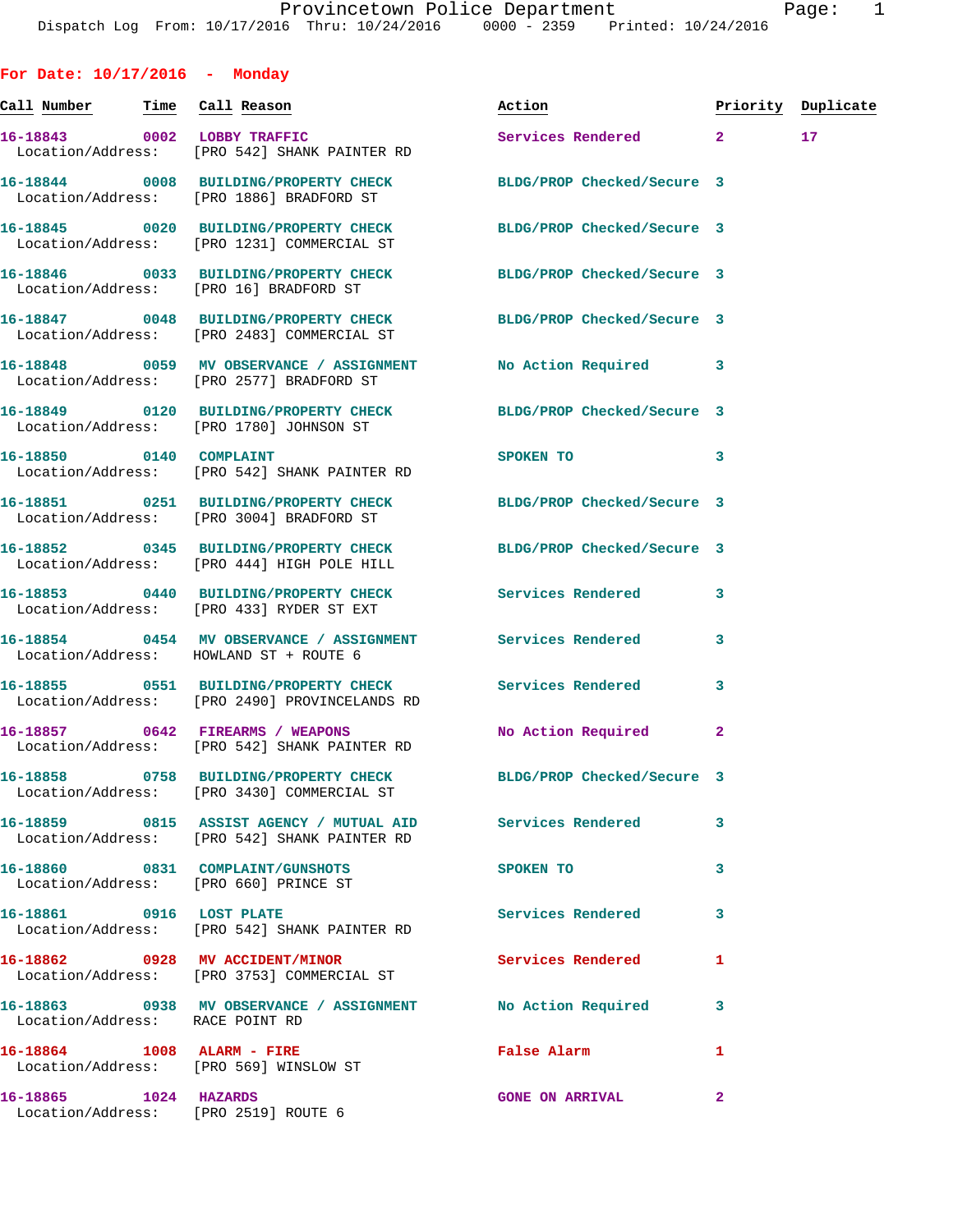|                                        | Provincetown Police Department The Rage: 2<br>Dispatch Log From: 10/17/2016 Thru: 10/24/2016 0000 - 2359 Printed: 10/24/2016 |                       |              |    |  |
|----------------------------------------|------------------------------------------------------------------------------------------------------------------------------|-----------------------|--------------|----|--|
|                                        | 16-18867 1046 BUILDING/PROPERTY CHECK BLDG/PROP Checked/Secure 3<br>Location/Address: [PRO 2490] PROVINCELANDS RD            |                       |              |    |  |
|                                        | 16-18868 1047 ASSIST CITIZEN 5ervices Rendered 3<br>Location/Address: [PRO 1638] COMMERCIAL ST                               |                       |              |    |  |
|                                        | 16-18869 1051 BUILDING/PROPERTY CHECK BLDG/PROP Checked/Secure 3<br>Location/Address: [PRO 3033] COMMERCIAL ST               |                       |              |    |  |
| Location/Address: GOSNOLD ST           | 16-18870 1102 SUSPICIOUS PERSON Services Rendered 2                                                                          |                       |              |    |  |
|                                        | 16-18872 1248 BUILDING/PROPERTY CHECK BLDG/PROP Checked/Secure 3<br>Location/Address: [PRO 3259] MACMILLAN WHARF             |                       |              |    |  |
|                                        | 16-18873 1308 PROPERTY DAMAGE Services Rendered 3<br>Location/Address: [PRO 3741] COMMERCIAL ST                              |                       |              |    |  |
|                                        | 16-18874 1338 ASSIST CITIZEN<br>Location/Address: [PRO 542] SHANK PAINTER RD                                                 | SPOKEN TO<br>$\sim$ 3 |              |    |  |
|                                        | 16-18876 1410 BUILDING/PROPERTY CHECK BLDG/PROP Checked/Secure 3<br>Location/Address: [PRO 2898] JEROME SMITH RD             |                       |              |    |  |
|                                        | 16-18877 1425 SERVICE CALL<br>Location/Address: [PRO 897] COURT ST                                                           | Services Rendered 3   |              |    |  |
| Location/Address: [PRO 569] WINSLOW ST | 16-18878 1445 SERVICE CALL/SCHOOL 5ervices Rendered 3                                                                        |                       |              |    |  |
|                                        | 16-18879 1554 PARKING COMPLAINT / GENERAL Services Rendered 3<br>Location/Address: [PRO 3802] BAYBERRY AVE                   |                       |              |    |  |
|                                        | 16-18880 1631 MV OBSERVANCE / ASSIGNMENT Services Rendered<br>Location/Address: [PRO 3440] ROUTE 6                           |                       | 3            |    |  |
|                                        | 16-18881 1709 ANIMAL CALL/FISH Services Rendered<br>Location/Address: [PRO 3259] MACMILLAN WHARF                             |                       | $\mathbf{2}$ |    |  |
| Location/Address: [PRO 2513] ROUTE 6   | 16-18882 1743 MV DISABLED                                                                                                    | Services Rendered 2   |              |    |  |
|                                        | 16-18883 1754 PARK, WALK & TALK<br>Location: [PRO 3431] LOPES SQUARE                                                         | Services Rendered 2   |              |    |  |
|                                        | 16-18884 1834 BUILDING/PROPERTY CHECK BLDG/PROP Checked/Secure 3<br>Location/Address: [PRO 1231] COMMERCIAL ST               |                       |              |    |  |
|                                        | 16-18885 2011 BUILDING/PROPERTY CHECK BLDG/PROP Checked/Secure 3<br>Location/Address: [PRO 3033] COMMERCIAL ST               |                       |              |    |  |
| 16-18886 2224 MV STOP                  | Location/Address: [PRO 396] COMMERCIAL ST                                                                                    | <b>VERBAL WARNING</b> | 3            |    |  |
|                                        | 16-18891 2312 BUILDING/PROPERTY CHECK BLDG/PROP Checked/Secure 3<br>Location/Address: [PRO 554] TREMONT ST                   |                       |              |    |  |
|                                        | 16-18892 2321 MV OBSERVANCE / ASSIGNMENT Services Rendered 3<br>Location/Address: BRADFORD ST + HIGH POLE HILL               |                       |              |    |  |
| For Date: $10/18/2016$ - Tuesday       |                                                                                                                              |                       |              |    |  |
|                                        | 16-18887 0000 LOBBY TRAFFIC<br>Location/Address: [PRO 542] SHANK PAINTER RD                                                  | Services Rendered 2   |              | 20 |  |
|                                        | 16-18894 0032 BUILDING/PROPERTY CHECK BLDG/PROP Checked/Secure 3<br>Location/Address: [PRO 1638] COMMERCIAL ST               |                       |              |    |  |
| 16-18895 0046 BAR CHECK                |                                                                                                                              | Services Rendered 2   |              |    |  |

Location/Address: [PRO 3443] COMMERCIAL ST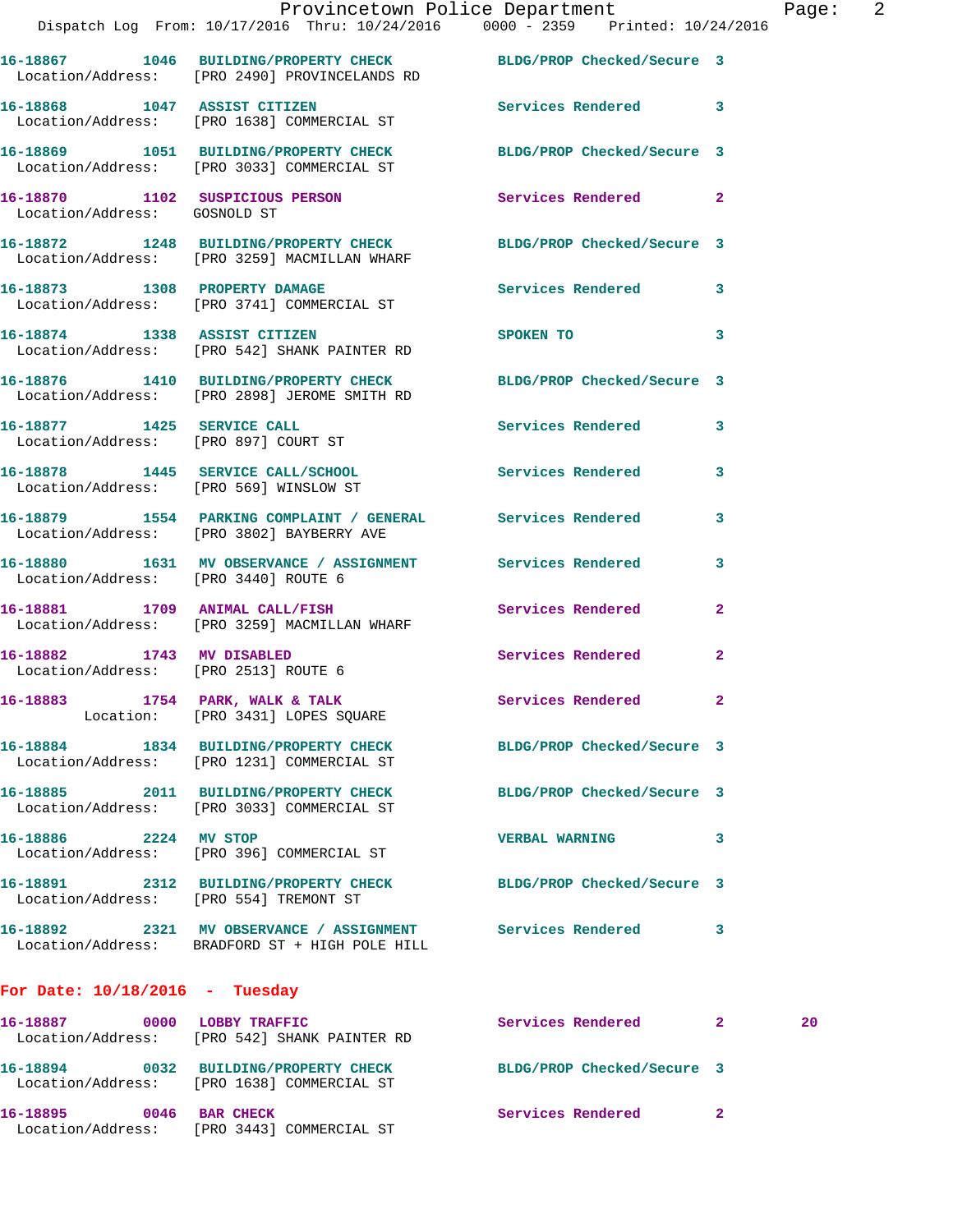|                                                                              | 16-18888 0110 BUILDING/PROPERTY CHECK                                                                       | BLDG/PROP Checked/Secure 3 |                |
|------------------------------------------------------------------------------|-------------------------------------------------------------------------------------------------------------|----------------------------|----------------|
|                                                                              | Location/Address: [PRO 530] SHANK PAINTER RD                                                                |                            |                |
|                                                                              | 16-18889 0115 MV OBSERVANCE / ASSIGNMENT<br>Location/Address: HOWLAND ST + BRADFORD ST                      | No Action Required         | 3              |
| Location/Address: ROUTE 6 + SNAIL RD                                         | 16-18897 0138 MV OBSERVANCE / ASSIGNMENT Services Rendered 3                                                |                            |                |
|                                                                              | 16-18890 0247 BUILDING/PROPERTY CHECK<br>Location/Address: [PRO 440] HARRY KEMP WAY                         | BLDG/PROP Checked/Secure 3 |                |
|                                                                              | 16-18898 0301 BUILDING/PROPERTY CHECK<br>Location/Address: [PRO 379] COMMERCIAL ST                          | BLDG/PROP Checked/Secure 3 |                |
| Location/Address: [PRO 1646] WINSLOW ST                                      | 16-18896 0330 BUILDING/PROPERTY CHECK                                                                       | BLDG/PROP Checked/Secure 3 |                |
| Location/Address: [PRO 3440] ROUTE 6                                         | 16-18901 0722 MV OBSERVANCE / ASSIGNMENT Services Rendered                                                  |                            | 3              |
| 16-18903 0729 MV VANDALISM ALLEGED<br>Location/Address: [PRO 2561] CENTER ST |                                                                                                             | Services Rendered          | $\mathbf{2}$   |
| 16-18902 0806 AT SCHOOL                                                      | Location/Address: [PRO 2561] CENTER ST                                                                      | Services Rendered          | 3              |
|                                                                              | 16-18904 0841 BUILDING/PROPERTY CHECK<br>Location/Address: [PRO 3430] COMMERCIAL ST                         | <b>Services Rendered</b>   | 3              |
| Location/Address: [PRO 3440] ROUTE 6                                         | 16-18905 0903 MV OBSERVANCE / ASSIGNMENT Services Rendered                                                  |                            | 3              |
| Location/Address: [PRO 2513] ROUTE 6                                         | 16-18906 0920 WRITTEN WARNING SPEED                                                                         | Citation/Warning Issued 3  |                |
|                                                                              | 16-18907 0928 PARKED TRUCK COMPLAINT<br>Location/Address: PEARL ST + COMMERCIAL ST                          | Services Rendered          | $\mathbf{2}$   |
| Location/Address: [PRO 16] BRADFORD ST                                       | 16-18908 0954 BUILDING/PROPERTY CHECK                                                                       | BLDG/PROP Checked/Secure 3 |                |
| 16-18909 1000 MV COMPLAINT                                                   | Location/Address: CONWELL ST + BRADFORD ST                                                                  | Could Not Locate           | $\mathbf{2}$   |
|                                                                              | 16-18911 1024 FLIGHT COVERAGE<br>Location/Address: [PRO 516] RACE POINT RD                                  | Services Rendered          | $\mathbf{2}^-$ |
|                                                                              | 16-18912 1104 BUILDING/PROPERTY CHECK<br>Location/Address: [PRO 2540] RACE POINT RD                         | Services Rendered 3        |                |
|                                                                              | 16-18913 1144 PARK, WALK & TALK<br>Location/Address: [PRO 105] COMMERCIAL ST                                | Services Rendered          | $\mathbf{2}$   |
| 16-18914 1149 SUSPICIOUS PACKAGE                                             | Location/Address: [PRO 175] COMMERCIAL ST                                                                   | Taken/Referred to Other 2  |                |
|                                                                              | 16-18915 1308 BUILDING/PROPERTY CHECK<br>Location/Address: [PRO 2483] COMMERCIAL ST                         | Services Rendered          | 3              |
|                                                                              | 16-18916 1343 DISORDERLY ARREST<br>Location/Address: [PRO 3207] COMMERCIAL ST<br>Refer To Arrest: 16-304-AR | Arrest(s) Made             | $\mathbf{2}$   |
| Location/Address: [PRO 2521] ROUTE 6                                         | 16-18917 1414 ASSIST AGENCY/TRAFFIC STOP VERBAL WARNING                                                     |                            | 3              |
| 16-18918 1429 ALARM TEST                                                     | Location/Address: [PRO 1778] SHANK PAINTER RD                                                               | Services Rendered 1        |                |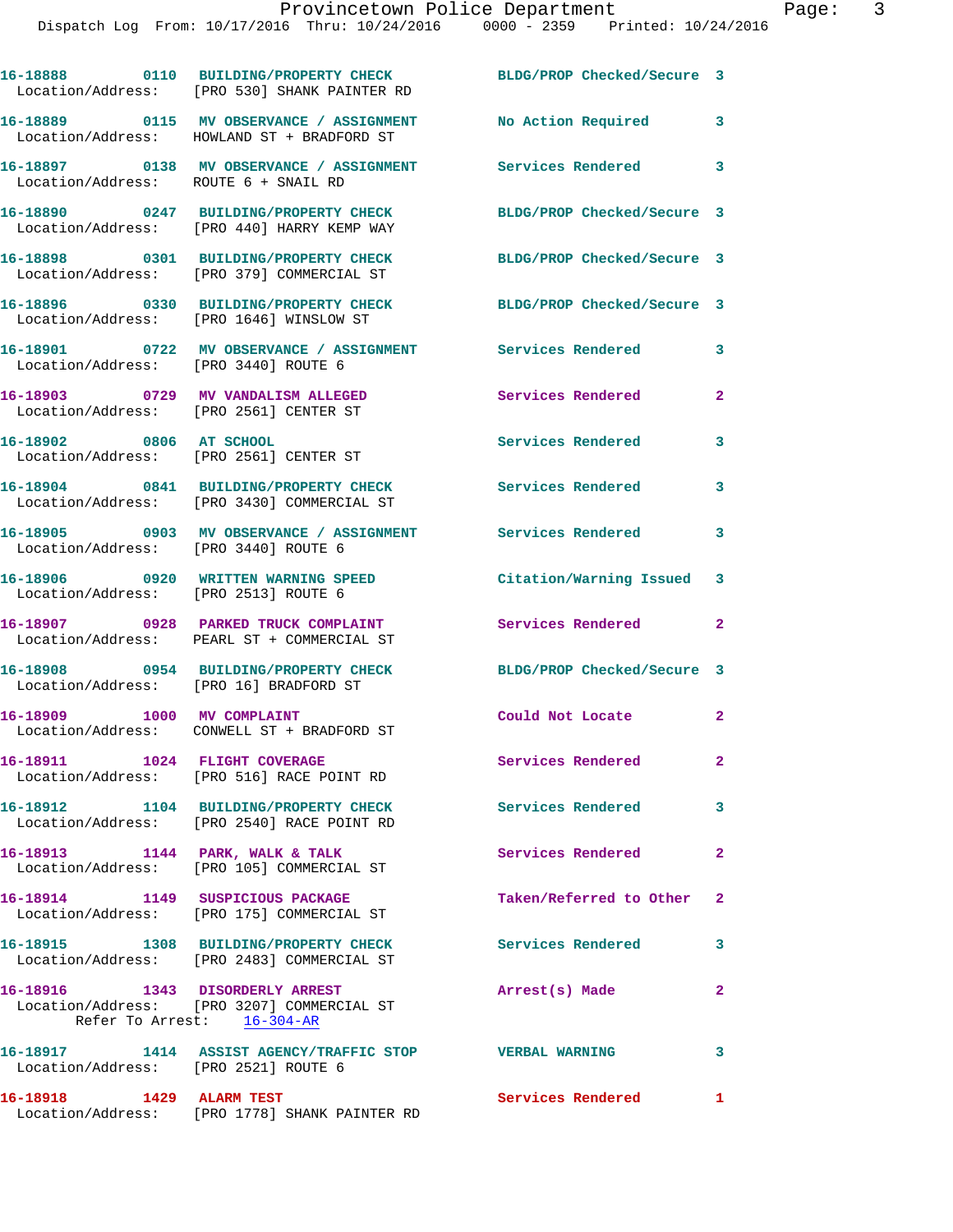**16-18920 1514 AIRCRAFT Services Rendered 2**  Location/Address: [PRO 519] RACE POINT RD **16-18921 1517 ANIMAL CALL/INJURED BIRD Taken/Referred to Other 2**  Location/Address: [PRO 1638] COMMERCIAL ST **16-18922 1518 ALARM - GENERAL Services Rendered 1**  Location/Address: [PRO 2977] COMMERCIAL ST **16-18923 1645 MV COMPLAINT GONE ON ARRIVAL 2**  Location/Address: [PRO 105] COMMERCIAL ST **16-18925 1753 BUILDING/PROPERTY CHECK Services Rendered 3**  Location/Address: [PRO 3296] SHANK PAINTER RD **16-18926 1757 BUILDING/PROPERTY CHECK Services Rendered 3**  Location/Address: [PRO 1778] SHANK PAINTER RD **16-18927 1808 SUSPICIOUS ACTIVITY Services Rendered 2**  Location/Address: [PRO 2490] PROVINCELANDS RD **16-18928 1817 BUILDING/PROPERTY CHECK Services Rendered 3**  Location/Address: [PRO 1638] COMMERCIAL ST **16-18930 1858 MV STOP VERBAL WARNING 3**  Location/Address: [PRO 2577] BRADFORD ST **16-18931 1907 B & E BURGLARY Services Rendered 2**  Location/Address: BRADFORD ST **16-18934 2342 BUILDING/PROPERTY CHECK BLDG/PROP Checked/Secure 3**  Location/Address: [PRO 16] BRADFORD ST **16-18935 2351 MV OBSERVANCE / ASSIGNMENT Services Rendered 3**  Location/Address: [PRO 2513] ROUTE 6 **16-18936 2353 MV OBSERVANCE / ASSIGNMENT Services Rendered 3**  Location/Address: [PRO 2513] ROUTE 6 **16-18937 2359 MV OBSERVANCE / ASSIGNMENT Services Rendered 3**  Location/Address: BRADFORD ST + HOWLAND ST **For Date: 10/19/2016 - Wednesday**

|                                        | Location/Address: [PRO 542] SHANK PAINTER RD                                                                        |              | 18 |
|----------------------------------------|---------------------------------------------------------------------------------------------------------------------|--------------|----|
|                                        | 16-18938 0004 MEDICAL EMERGENCY/SICK PATIENT REFUSAL<br>Location/Address: [PRO 3128] CONWELL ST                     | $\mathbf{1}$ |    |
| Location/Address: [PRO 1710] CONANT ST | 16-18939 0006 MEDICAL EMERGENCY/CHEST PAINS Transported to Hospital 1                                               |              |    |
|                                        | 16-18940 0049 BUILDING/PROPERTY CHECK BLDG/PROP Checked/Secure 3<br>Location/Address: [PRO 1638] COMMERCIAL ST      |              |    |
|                                        | 16-18941  0051 BUILDING/PROPERTY CHECK BLDG/PROP Checked/Secure 3<br>Location/Address: [PRO 105] COMMERCIAL ST      |              |    |
|                                        | 16-18942      0100   MV OBSERVANCE / ASSIGNMENT       Services Rendered<br>Location/Address: BRADFORD ST + RYDER ST | 3            |    |
|                                        | 16-18943 0138 BUILDING/PROPERTY CHECK BLDG/PROP Checked/Secure 3<br>Location/Address: [PRO 545] SHANK PAINTER RD    |              |    |
|                                        | 16-18944 0242 BUILDING/PROPERTY CHECK BLDG/PROP Checked/Secure 3<br>Location/Address: [PRO 2543] MACMILLAN WHARF    |              |    |
|                                        | 16-18945  0520 BUILDING/PROPERTY CHECK BLDG/PROP Checked/Secure 3                                                   |              |    |

Location/Address: [PRO 444] HIGH POLE HILL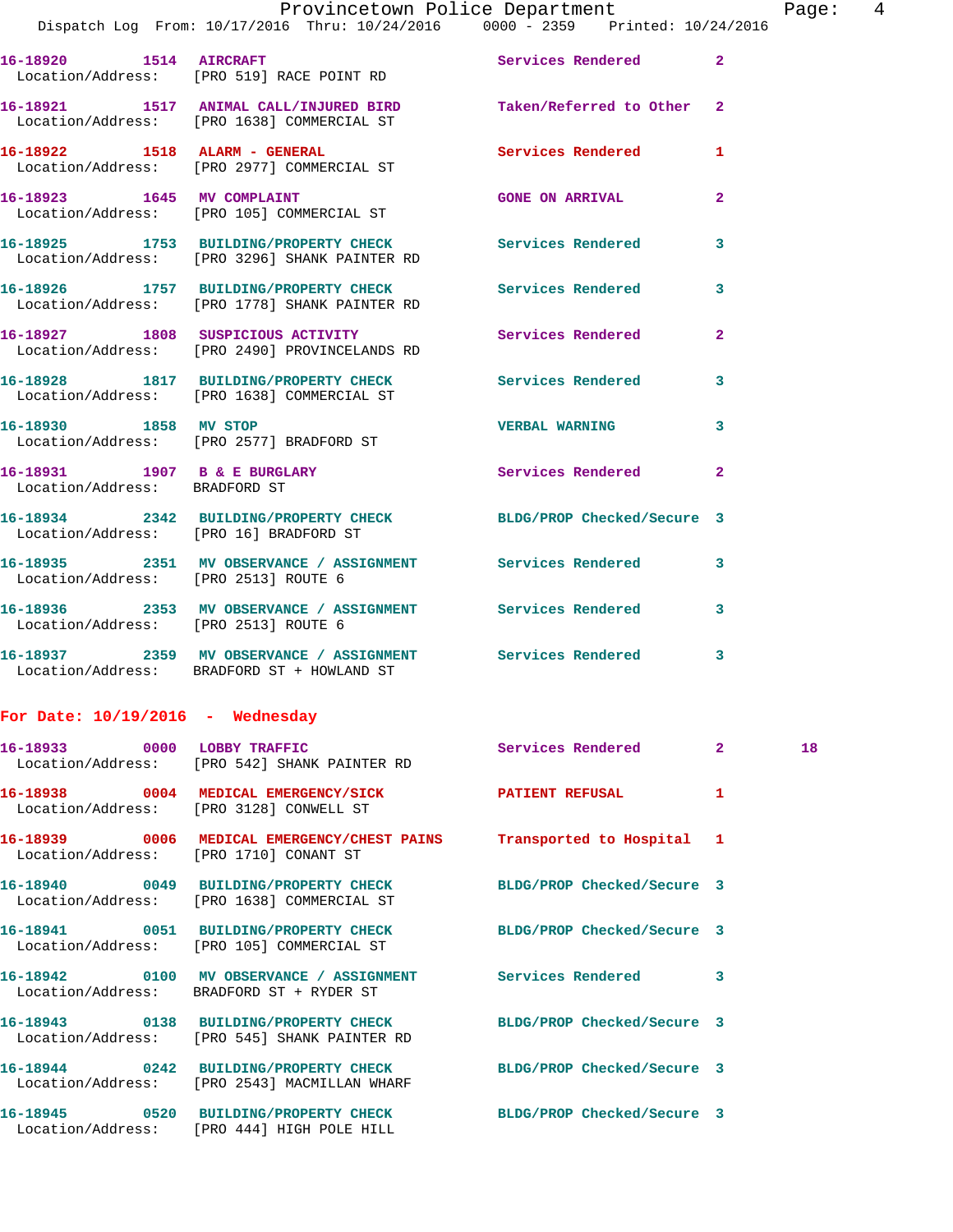Dispatch Log From: 10/17/2016 Thru: 10/24/2016 0000 - 2359 Printed: 10/24/2016

| Location/Address: ROUTE 6                                          | 16-18946 0527 MV OBSERVANCE / ASSIGNMENT BLDG/PROP Checked/Secure 3                                                     |                            |              |              |
|--------------------------------------------------------------------|-------------------------------------------------------------------------------------------------------------------------|----------------------------|--------------|--------------|
| 16-18947 0748 PET PANTRY                                           | Location/Address: [PRO 3296] SHANK PAINTER RD                                                                           | Services Rendered          | 3            |              |
|                                                                    | 16-18948 0758 PARK, WALK & TALK<br>Location/Address: [PRO 569] WINSLOW ST                                               | Services Rendered          | $\mathbf{2}$ |              |
|                                                                    | 16-18949 0808 PRISONER TRANSPORT<br>Location/Address: [PRO 542] SHANK PAINTER RD                                        | Taken/Referred to Other    | 3            |              |
| 16-18950 0809 AT SCHOOL                                            | Location/Address: [PRO 569] WINSLOW ST                                                                                  | Services Rendered          | 3            |              |
|                                                                    | 16-18951 0814 BUILDING/PROPERTY CHECK BLDG/PROP Checked/Secure 3<br>Location/Address: [PRO 2483] COMMERCIAL ST          |                            |              |              |
|                                                                    | 16-18952 0825 LOST KINDLE<br>Location/Address: [PRO 542] SHANK PAINTER RD                                               | Services Rendered          | 3            |              |
|                                                                    | 16-18953 0940 BUILDING/PROPERTY CHECK Services Rendered<br>Location/Address: [PRO 3296] SHANK PAINTER RD                |                            | 3            |              |
|                                                                    | 16-18954 0953 BRICK DELIVERY<br>Location/Address: [PRO 1178] PLEASANT ST                                                | Services Rendered          | 3            |              |
| Location/Address: [PRO 3440] ROUTE 6                               | 16-18955 1010 MV OBSERVANCE / ASSIGNMENT Services Rendered                                                              |                            | 3            |              |
| 16-18956 1036 VERBAL SPEED<br>Location/Address: [PRO 2513] ROUTE 6 |                                                                                                                         | <b>VERBAL WARNING</b>      | 3            |              |
|                                                                    | 16-18957 1052 POLITICAL SIGN STOLEN<br>Location/Address: [PRO 3649] CONWELL ST                                          | Services Rendered          | $\mathbf{2}$ |              |
|                                                                    | 16-18958 1052 PARK, WALK & TALK<br>Location/Address: [PRO 105] COMMERCIAL ST                                            | <b>Services Rendered</b>   | $\mathbf{2}$ |              |
|                                                                    | 16-18959 1105 PROPERTY RETURNED<br>Location/Address: [PRO 542] SHANK PAINTER RD                                         | <b>Services Rendered</b>   | 3            |              |
|                                                                    | 16-18960 1131 BUILDING/PROPERTY CHECK Services Rendered<br>Location/Address: [PRO 3033] COMMERCIAL ST                   |                            | 3            |              |
|                                                                    | 16-18961 1225 ALLERGIC REACTION<br>Location/Address: [PRO 457] MACMILLAN WHARF                                          | <b>PATIENT REFUSAL</b>     | 1            |              |
|                                                                    | 16-18962 1353 MV OBSERVANCE / ASSIGNMENT BLDG/PROP Checked/Secure 3<br>Location/Address: SHANK PAINTER RD + PROVINCE RD |                            |              |              |
|                                                                    | 16-18963 1354 WRITTEN WARNING SPEED<br>Location/Address: [PRO 3296] SHANK PAINTER RD                                    | Citation/Warning Issued    | 3            |              |
|                                                                    | 16-18964 1400 LOST KEY REMOTE/LOCATED<br>Location/Address: [PRO 542] SHANK PAINTER RD                                   | Services Rendered          | 3            | $\mathbf{1}$ |
| 16-18965 1508 AIRCRAFT                                             | Location/Address: [PRO 516] RACE POINT RD                                                                               | Services Rendered          | 2            |              |
| 16-18966 1519 ALARM - GENERAL<br>Location/Address: POINT ST        |                                                                                                                         | False Alarm                | 1            |              |
|                                                                    | 16-18968 1535 BUILDING/PROPERTY CHECK<br>Location/Address: [PRO 440] HARRY KEMP WAY                                     | BLDG/PROP Checked/Secure 3 |              |              |
|                                                                    | 16-18967 1538 BUILDING/PROPERTY CHECK<br>Location/Address: [PRO 2206] COMMERCIAL ST                                     | BLDG/PROP Checked/Secure 3 |              |              |
| 16–18969                                                           | 1544 ASSIST AGENCY / MUTUAL AID                                                                                         | Services Rendered          | 3            |              |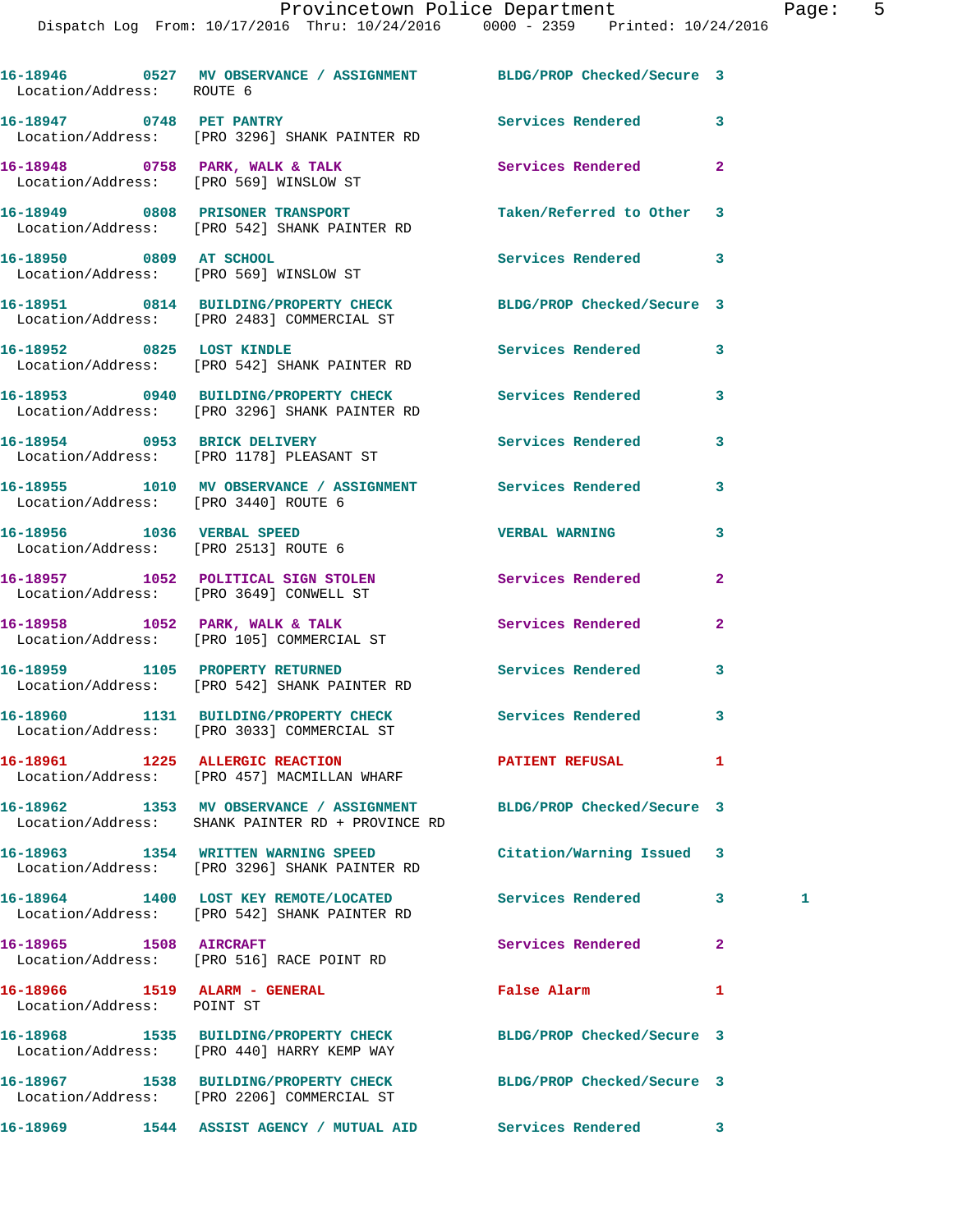|                                                    | Dispatch Log From: 10/17/2016 Thru: 10/24/2016 0000 - 2359 Printed: 10/24/2016                                   | Provincetown Police Department |              | Page: 6 |  |
|----------------------------------------------------|------------------------------------------------------------------------------------------------------------------|--------------------------------|--------------|---------|--|
|                                                    | Location/Address: [PRO 1909] COMMERCIAL ST                                                                       |                                |              |         |  |
|                                                    | 16-18970 1600 SUSPICIOUS ACTIVITY 60NE ON ARRIVAL 2<br>Location/Address: [PRO 2540] RACE POINT RD                |                                |              |         |  |
|                                                    | 16-18971 1650 MV OBSERVANCE / ASSIGNMENT Services Rendered<br>Location/Address: [PRO 537] SHANK PAINTER RD       |                                | 3            |         |  |
| Location/Address: ROUTE 6 + SNAIL RD               | 16-18972 1704 MV OBSERVANCE / ASSIGNMENT Services Rendered 3                                                     |                                |              |         |  |
| 16-18973 1723 MV STOP                              | Location/Address: [PRO 2479] ROUTE 6                                                                             | <b>VERBAL WARNING</b>          | 3            |         |  |
| 16-18974 1726 MV STOP                              | Location/Address: SANDY HILL LN + ROUTE 6                                                                        | <b>VERBAL WARNING</b>          | 3            |         |  |
|                                                    | 16-18975 1728 PARK, WALK & TALK<br>Location/Address: [PRO 105] COMMERCIAL ST                                     | Services Rendered              | $\mathbf{2}$ |         |  |
|                                                    | 16-18977 1807 FOUND RED NIKON COOLPIX CAMERA Services Rendered<br>Location/Address: [PRO 542] SHANK PAINTER RD   |                                | 3            |         |  |
|                                                    | 16-18978 2028 MV STOP<br>Location/Address: PRINCE ST + BRADFORD ST                                               | <b>VERBAL WARNING</b>          | 3            |         |  |
|                                                    | 16-18980 2345 BUILDING/PROPERTY CHECK BLDG/PROP Checked/Secure 3<br>Location/Address: [PRO 16] BRADFORD ST       |                                |              |         |  |
|                                                    | 16-18981 2354 BUILDING/PROPERTY CHECK BLDG/PROP Checked/Secure 3<br>Location/Address: [PRO 3033] COMMERCIAL ST   |                                |              |         |  |
| 16-18982 2355 TRESPASS                             | Location/Address: [PRO 542] SHANK PAINTER RD                                                                     | Services Rendered 2            |              |         |  |
| For Date: $10/20/2016$ - Thursday                  |                                                                                                                  |                                |              |         |  |
|                                                    | 16-18983 0001 LOBBY TRAFFIC<br>Location/Address: [PRO 542] SHANK PAINTER RD                                      | Services Rendered 2            |              | 15      |  |
|                                                    | 16-18984 0010 MV OBSERVANCE / ASSIGNMENT Services Rendered 3<br>Location/Address: BRADFORD ST + HIGH POLE HILL   |                                |              |         |  |
|                                                    | 16-18985 0016 MV OBSERVANCE / ASSIGNMENT Services Rendered<br>Location/Address: BRADFORD ST + HOWLAND ST         |                                | 3            |         |  |
| 16-18986 0038 HAZARDS<br>Location/Address: ROUTE 6 |                                                                                                                  | Services Rendered              | 2            |         |  |
| Location/Address: [PRO 2518] ROUTE 6               | 16-18987 0045 MV OBSERVANCE / ASSIGNMENT Services Rendered                                                       |                                | 3            |         |  |
| 16-18988 0101 MV STOP                              | Location/Address: BRADFORD ST + CONWAY ST                                                                        | <b>VERBAL WARNING</b>          | 3            |         |  |
|                                                    | 16-18989 0131 BUILDING/PROPERTY CHECK BLDG/PROP Checked/Secure 3<br>Location/Address: [PRO 1638] COMMERCIAL ST   |                                |              |         |  |
|                                                    | 16-18990 0150 MV OBSERVANCE / ASSIGNMENT Services Rendered 3<br>Location/Address: BRADFORD ST + RYDER ST         |                                |              |         |  |
| Location/Address: [PRO 3287] ROUTE 6               | 16-18991 0205 BUILDING/PROPERTY CHECK BLDG/PROP Checked/Secure 3                                                 |                                |              |         |  |
|                                                    | 16-18992 0223 BUILDING/PROPERTY CHECK BLDG/PROP Checked/Secure 3<br>Location/Address: [PRO 2543] MACMILLAN WHARF |                                |              |         |  |
| Location/Address: ROUTE 6                          | 16-18993 0516 MV OBSERVANCE / ASSIGNMENT Services Rendered                                                       |                                | 3            |         |  |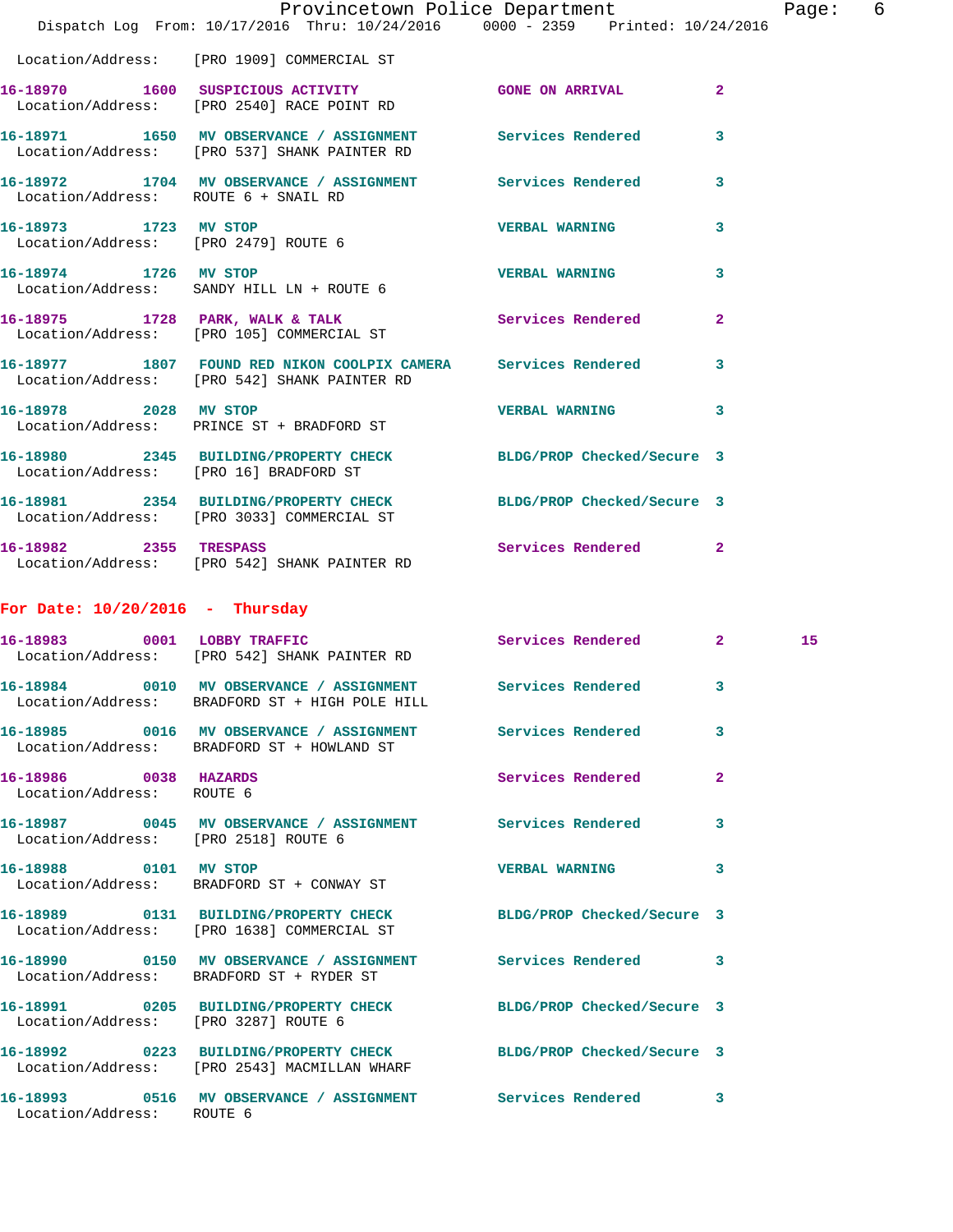|                                                           | Dispatch Log From: 10/17/2016 Thru: 10/24/2016 0000 - 2359 Printed: 10/24/2016                               | Provincetown Police Department Fage: 7 |              |              |  |
|-----------------------------------------------------------|--------------------------------------------------------------------------------------------------------------|----------------------------------------|--------------|--------------|--|
|                                                           | 16-18994 0739 BUILDING/PROPERTY CHECK Services Rendered 3<br>Location/Address: [PRO 3296] SHANK PAINTER RD   |                                        |              |              |  |
|                                                           | 16-18996 0744 BUILDING/PROPERTY CHECK BLDG/PROP Checked/Secure 3<br>Location/Address: [PRO 16] BRADFORD ST   |                                        |              |              |  |
|                                                           | 16-18995 0750 PET BIN<br>Location/Address: [PRO 3296] SHANK PAINTER RD                                       | No Action Required                     | $\mathbf{2}$ |              |  |
| 16-18998 0805 AT SCHOOL                                   | Location/Address: [PRO 569] WINSLOW ST                                                                       | Services Rendered                      | $\mathbf{2}$ |              |  |
|                                                           | 16-19000 0817 MV OBSERVANCE / ASSIGNMENT Services Rendered<br>Location/Address: [PRO 2521] ROUTE 6           |                                        | 3            |              |  |
|                                                           | 16-19002 0848 ASSIST AGENCY / FD Services Rendered<br>Location/Address: [PRO 1892] SHANK PAINTER RD          |                                        | 3            |              |  |
| 16-19001 0849 ANIMAL CALL<br>Location/Address: GOSNOLD ST |                                                                                                              | Services Rendered                      | $\mathbf{2}$ |              |  |
|                                                           | 16-19003 0850 BUILDING/PROPERTY CHECK Services Rendered<br>Location/Address: [PRO 3430] COMMERCIAL ST        |                                        | 3            |              |  |
| 16-19004 0857 MV STOP<br>Location/Address: ROUTE 6        |                                                                                                              | <b>VERBAL WARNING</b>                  | 3            |              |  |
| 16-19005 0902 MV STOP<br>Location/Address: ROUTE 6        |                                                                                                              | <b>VERBAL WARNING</b>                  | 3            |              |  |
|                                                           | 16-19007 0925 ALARM - WORK<br>Location/Address: [PRO 3354] COMMERCIAL ST                                     | Services Rendered 1                    |              |              |  |
|                                                           | 16-19008 0927 BUILDING/PROPERTY CHECK Services Rendered<br>Location/Address: [PRO 564] BAYBERRY AVE          |                                        | 3            |              |  |
|                                                           | 16-19010 0935 BUILDING/PROPERTY CHECK BLDG/PROP Checked/Secure 3<br>Location/Address: [PRO 3317] CEMETERY RD |                                        |              |              |  |
|                                                           | 16-19011 0936 BUILDING/PROPERTY CHECK BLDG/PROP Checked/Secure 3<br>Location/Address: [PRO 3318] CEMETERY RD |                                        |              |              |  |
| 16-19012 0936 ANIMAL CALL                                 | Location/Address: [PRO 2647] SHANK PAINTER RD                                                                | Services Rendered 2                    |              |              |  |
|                                                           | 16-19015 0938 ALARM - TESTING<br>Location/Address: [PRO 1952] COMMERCIAL ST                                  | <b>Services Rendered</b>               | $\mathbf{1}$ |              |  |
|                                                           | 16-19013 0945 BUILDING/PROPERTY CHECK<br>Location/Address: [PRO 2540] RACE POINT RD                          | <b>Services Rendered</b>               | 3            |              |  |
|                                                           | 16-19014 0945 BUILDING/PROPERTY CHECK<br>Location/Address: [PRO 2483] COMMERCIAL ST                          | <b>Services Rendered</b>               | 3            |              |  |
|                                                           | 16-19016 0949 BUILDING/PROPERTY CHECK Services Rendered<br>Location/Address: [PRO 106] COMMERCIAL ST         |                                        | $\mathbf{3}$ |              |  |
|                                                           | 16-19017 1002 BUILDING/PROPERTY CHECK<br>Location/Address: [PRO 2194] COMMERCIAL ST                          | BLDG/PROP Checked/Secure 3             |              |              |  |
|                                                           | 16-19018 1007 BUILDING/PROPERTY CHECK Services Rendered<br>Location/Address: [PRO 1989] COMMERCIAL ST        |                                        | 3            |              |  |
|                                                           | 16-19019 1028 ASSIST CITIZEN<br>Location/Address: [PRO 2144] CONWELL ST                                      | Services Rendered                      | 3            |              |  |
|                                                           | 16-19021 1045 PARK, WALK & TALK<br>Location/Address: [PRO 105] COMMERCIAL ST                                 | Services Rendered                      | $\mathbf{2}$ |              |  |
| 16-19022 1053 CAT BITE                                    |                                                                                                              | Services Rendered 2                    |              | $\mathbf{1}$ |  |

Location/Address: [PRO 2645] SHANK PAINTER RD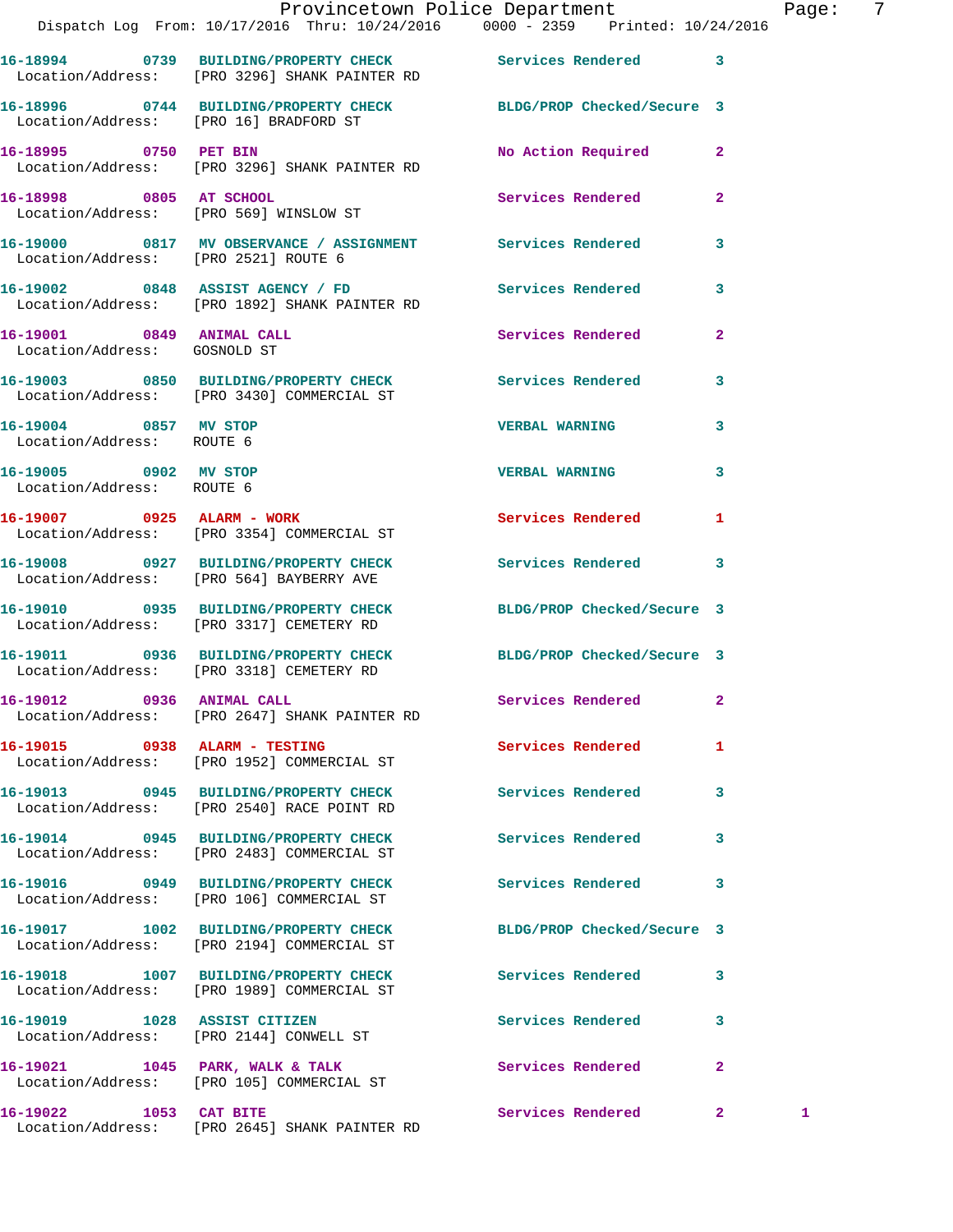|                                                            | 16-19023 1059 SPRINKLER SYSTEM DISABLED Services Rendered<br>Location/Address: [PRO 382] COMMERCIAL ST      |                            | 1              |   |
|------------------------------------------------------------|-------------------------------------------------------------------------------------------------------------|----------------------------|----------------|---|
|                                                            | 16-19024 1059 MV OBSERVANCE / ASSIGNMENT Services Rendered<br>Location/Address: BRADFORD ST + STANDISH ST   |                            | 3              |   |
|                                                            | 16-19025 1115 PARK, WALK & TALK<br>Location/Address: [PRO 3259] MACMILLAN WHARF                             | <b>Services Rendered</b>   | $\overline{a}$ |   |
|                                                            | 16-19027 1133 AT SCHOOL<br>Location/Address: [PRO 569] WINSLOW ST                                           | <b>Services Rendered</b>   | 3              |   |
|                                                            | 16-19028 1152 TTY TEST CALL<br>Location/Address: [PRO 542] SHANK PAINTER RD                                 | <b>Services Rendered</b>   | 1              |   |
| Location/Address: [PRO 2513] ROUTE 6                       | 16-19029 1222 MV OBSERVANCE / ASSIGNMENT Services Rendered                                                  |                            | 3              |   |
| 16-19030 1235 VERBAL SPEED                                 | Location/Address: [PRO 2521] ROUTE 6                                                                        | <b>VERBAL WARNING</b>      | 3              |   |
| Location/Address: [PRO 1177] COURT ST                      | 16-19031 1243 LOST DOG/LOCATED                                                                              | Services Rendered          | $\mathbf{2}$   |   |
|                                                            | 16-19032 1255 BURGLAR ALARM<br>Location/Address: [PRO 749] BRADFORD ST                                      | False Alarm                | 1              |   |
| Location/Address: [PRO 2521] ROUTE 6                       | 16-19033 1330 MV OBSERVANCE / ASSIGNMENT Services Rendered                                                  |                            | 3              |   |
|                                                            | 16-19034 1340 DOCTOR-ORDERED TRANSPORT<br>Location/Address: [PRO 440] HARRY KEMP WAY                        | Transported to Hospital 1  |                |   |
| 16-19035 1342 VERBAL SPEED                                 | Location/Address: [PRO 2513] ROUTE 6                                                                        | <b>VERBAL WARNING</b>      | 3              |   |
|                                                            | 16-19036 1345 BUILDING/PROPERTY CHECK Services Rendered<br>Location/Address: [PRO 2898] JEROME SMITH RD     |                            | 3              |   |
|                                                            | 16-19038 1354 VERBAL SPEED<br>Location/Address: [PRO 2513] ROUTE 6                                          | <b>VERBAL WARNING</b>      | 3              |   |
|                                                            | 16-19039 1402 PARK, WALK & TALK<br>Location/Address: [PRO 3121] COMMERCIAL ST                               | Services Rendered          | $\mathbf{2}$   |   |
|                                                            | 16-19040 1407 HARBORMASTER DRILL<br>Location/Address: [PRO 3259] MACMILLAN WHARF                            | Services Rendered          | 2              |   |
| 16-19041 1411 FOLLOW UP                                    | Location/Address: [PRO 182] COMMERCIAL ST                                                                   | Services Rendered          | $\mathbf{2}$   |   |
|                                                            | 16-19230 1500 SIDEWALK DAMAGE<br>Location/Address: [PRO 331] COMMERCIAL ST                                  | <b>Services Rendered</b>   | 3              |   |
|                                                            | 16-19043 1605 PARK, WALK & TALK<br>Location/Address: [PRO 105] COMMERCIAL ST                                | Services Rendered          | $\mathbf{2}$   |   |
| 16-19045 1736 DISTURBANCE<br>Location/Address: BRADFORD ST |                                                                                                             | <b>Services Rendered</b>   | 1              |   |
|                                                            | 16-19046 1801 FALL/RESCUE<br>Location/Address: [PRO 285] COMMERCIAL ST                                      | <b>Services Rendered</b>   | 1              |   |
|                                                            | 16-19047 1808 BUILDING/PROPERTY CHECK<br>Location/Address: [PRO 1638] COMMERCIAL ST                         | BLDG/PROP Checked/Secure 3 |                |   |
|                                                            | 16-19048 1840 MV OBSERVANCE / ASSIGNMENT Services Rendered<br>Location/Address: BRADFORD ST EXT + W VINE ST |                            | 3              |   |
| 16-19049 1957 LOST CREDIT CARD                             |                                                                                                             | Services Rendered 3        |                | 1 |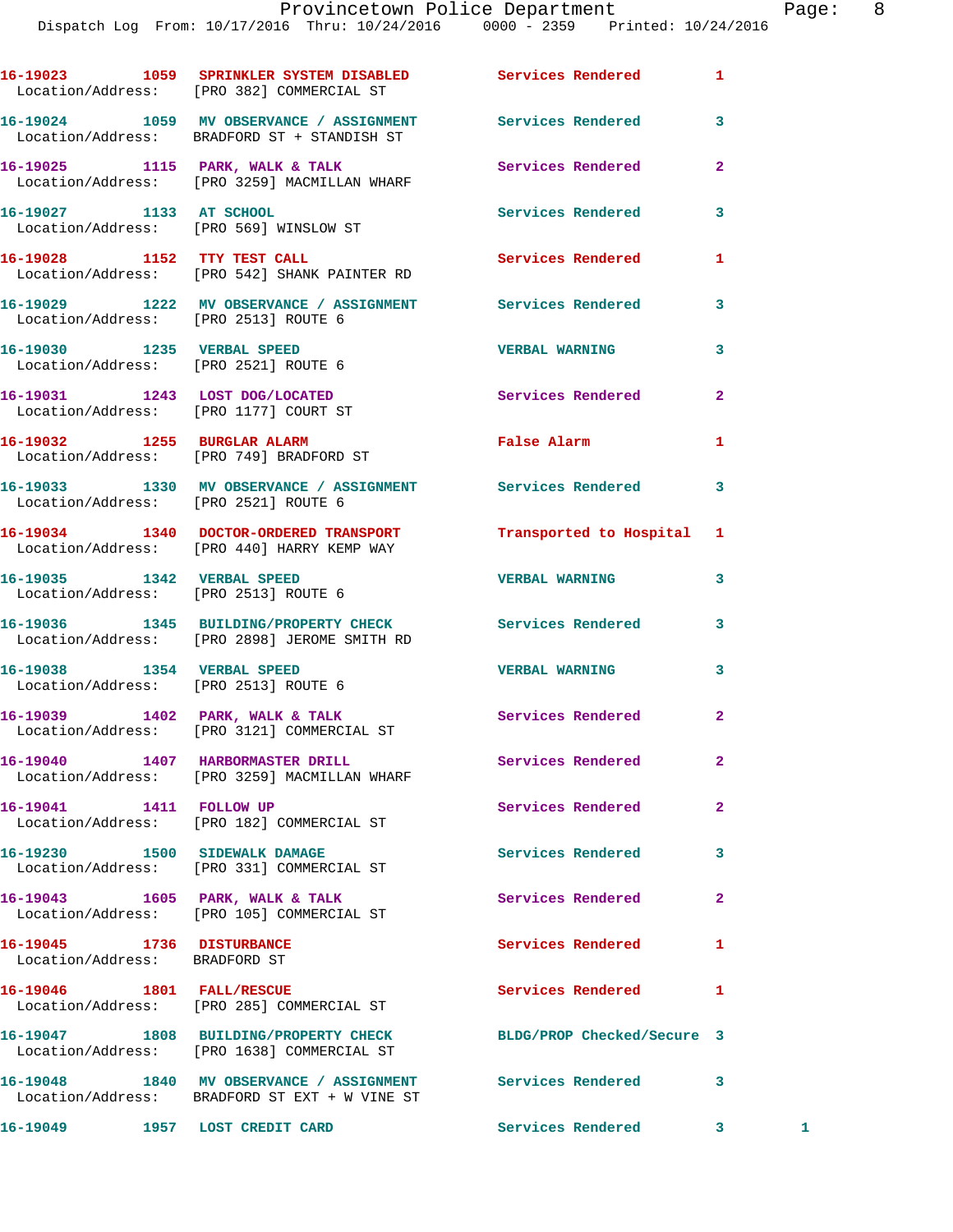|                                                        |                                                                                       | Provincetown Police Department<br>Dispatch Log From: 10/17/2016 Thru: 10/24/2016 0000 - 2359 Printed: 10/24/2016 | Page: 9 |  |
|--------------------------------------------------------|---------------------------------------------------------------------------------------|------------------------------------------------------------------------------------------------------------------|---------|--|
|                                                        | Location/Address: [PRO 542] SHANK PAINTER RD                                          |                                                                                                                  |         |  |
|                                                        | 16-19050 2046 BUILDING/PROPERTY CHECK<br>Location/Address: [PRO 182] COMMERCIAL ST    | BLDG/PROP Checked/Secure 3                                                                                       |         |  |
|                                                        | 16-19052 2258 BUILDING/PROPERTY CHECK<br>Location/Address: [PRO 545] SHANK PAINTER RD | BLDG/PROP Checked/Secure 3                                                                                       |         |  |
| Location/Address: [PRO 413] CONWELL ST                 |                                                                                       | 16-19053 2349 BUILDING/PROPERTY CHECK BLDG/PROP Checked/Secure 3                                                 |         |  |
|                                                        | Location/Address: [PRO 2818] CONWELL ST                                               | 16-19054 2353 BUILDING/PROPERTY CHECK BLDG/PROP Checked/Secure 3                                                 |         |  |
| For Date: $10/21/2016$ - Friday                        |                                                                                       |                                                                                                                  |         |  |
|                                                        | 16-19055 0001 LOBBY TRAFFIC<br>Location/Address: [PRO 542] SHANK PAINTER RD           | Services Rendered 2                                                                                              | 13      |  |
|                                                        | Location/Address: [PRO 2494] BRADFORD ST                                              | 16-19056 0002 MV OBSERVANCE / ASSIGNMENT Services Rendered 3                                                     |         |  |
| 16-19057 0014 MV STOP<br>Location/Address: STANDISH ST |                                                                                       | <b>VERBAL WARNING</b>                                                                                            | 3       |  |
|                                                        | Location/Address: [PRO 1886] BRADFORD ST                                              | 16-19058 0036 BUILDING/PROPERTY CHECK BLDG/PROP Checked/Secure 3                                                 |         |  |
| Location/Address: [PRO 94] BRADFORD ST                 |                                                                                       | 16-19059 0108 MV OBSERVANCE / ASSIGNMENT Services Rendered 3                                                     |         |  |
|                                                        | 16-19060 0140 BUILDING/PROPERTY CHECK<br>Location/Address: [PRO 1638] COMMERCIAL ST   | BLDG/PROP Checked/Secure 3                                                                                       |         |  |
|                                                        | 16-19061 0152 BUILDING/PROPERTY CHECK<br>Location/Address: [PRO 3163] WINTHROP ST     | Services Rendered 3                                                                                              |         |  |
|                                                        | 16-19062 0237 BUILDING/PROPERTY CHECK<br>Location/Address: [PRO 530] SHANK PAINTER RD | BLDG/PROP Checked/Secure 3                                                                                       |         |  |
|                                                        | Location/Address: [PRO 444] HIGH POLE HILL                                            | 16-19063 0310 BUILDING/PROPERTY CHECK BLDG/PROP Checked/Secure 3                                                 |         |  |
|                                                        | Location/Address: [PRO 433] RYDER ST EXT                                              | 16-19064 0446 BUILDING/PROPERTY CHECK Services Rendered 3                                                        |         |  |
|                                                        | Location/Address: [PRO 3259] MACMILLAN WHARF                                          | 16-19065 0539 BUILDING/PROPERTY CHECK Services Rendered 3                                                        |         |  |
| 16-19066 0625 TTY TEST CALL                            | Location/Address: [PRO 542] SHANK PAINTER RD                                          | Services Rendered 1                                                                                              |         |  |
|                                                        | Location/Address: [PRO 1989] COMMERCIAL ST                                            | 16-19067 0740 BUILDING/PROPERTY CHECK Services Rendered 3                                                        |         |  |
|                                                        | 16-19068 0809 SCHOOL ASSIGNMENT<br>Location/Address: [PRO 569] WINSLOW ST             | Services Rendered 3                                                                                              |         |  |
|                                                        | Location/Address: [PRO 2483] COMMERCIAL ST                                            | 16-19069 0822 BUILDING/PROPERTY CHECK Services Rendered 3                                                        |         |  |
|                                                        | Location/Address: [PRO 63] BRADFORD ST EXT                                            | 16-19070 0828 BUILDING/PROPERTY CHECK Services Rendered 3                                                        |         |  |
|                                                        | 16-19071 0837 TRAFFIC CONTROL<br>Location/Address: [PRO 1968] COMMERCIAL ST           | Services Rendered 3                                                                                              |         |  |
|                                                        | 16-19072 0855 BUILDING/PROPERTY CHECK<br>Location/Address: [PRO 2500] COMMERCIAL ST   | BLDG/PROP Checked/Secure 3                                                                                       |         |  |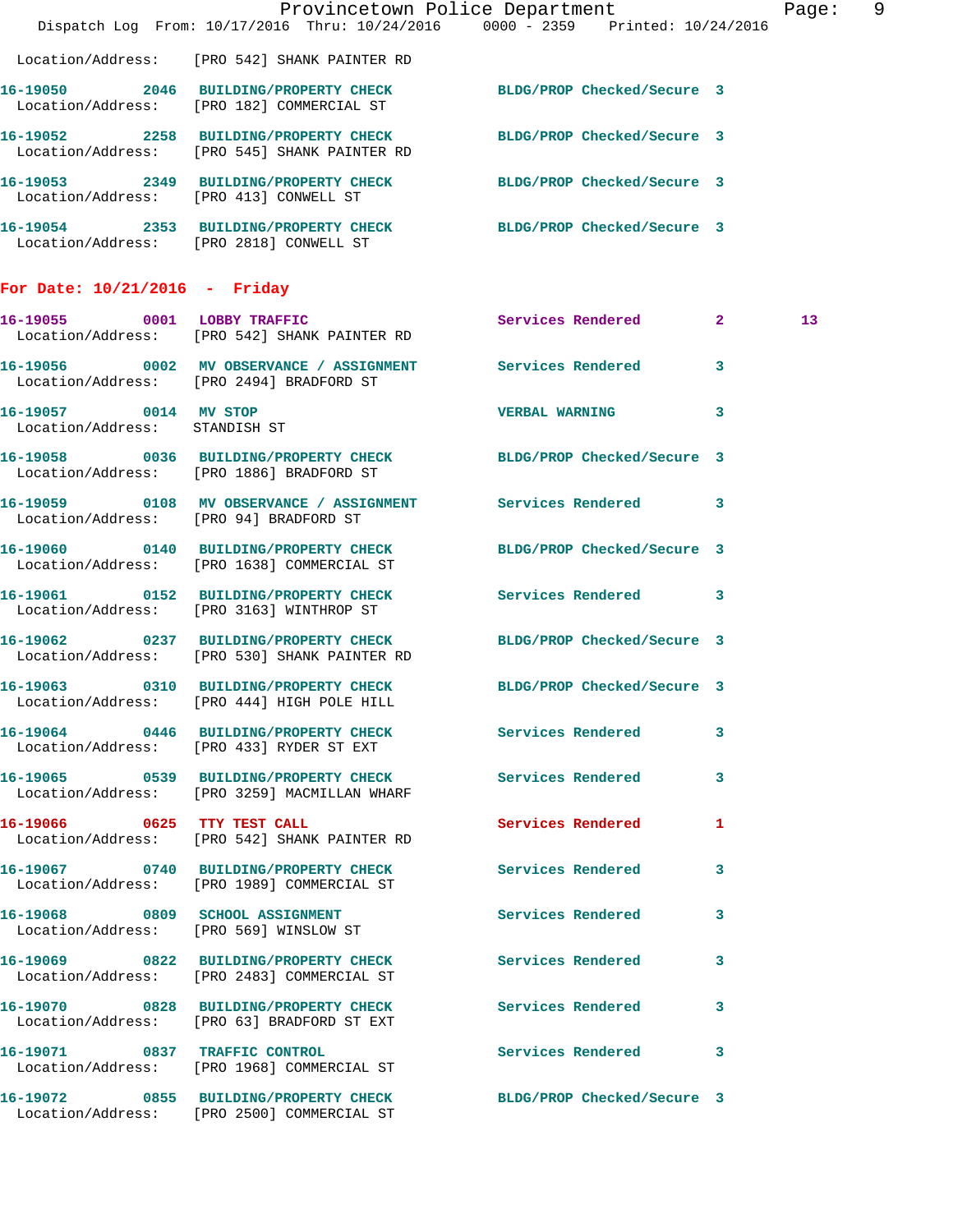|                                                                   | Provincetown Police Department<br>Dispatch Log From: 10/17/2016 Thru: 10/24/2016 0000 - 2359 Printed: 10/24/2016 |                           |                | Page: 10 |  |
|-------------------------------------------------------------------|------------------------------------------------------------------------------------------------------------------|---------------------------|----------------|----------|--|
|                                                                   | 16-19073 0900 MV OBSERVANCE / ASSIGNMENT Services Rendered 3                                                     |                           |                |          |  |
| Location/Address: [PRO 2521] ROUTE 6                              |                                                                                                                  |                           |                |          |  |
| Location/Address: SANDY HILL LN                                   | 16-19074 0911 PARKING COMPLAINT SPOKEN TO                                                                        |                           | $\mathbf{3}$   |          |  |
|                                                                   | 16-19075 0937 BUILDING/PROPERTY CHECK Services Rendered 3<br>Location/Address: [PRO 2490] PROVINCELANDS RD       |                           |                |          |  |
|                                                                   | 16-19076 0949 BUILDING/PROPERTY CHECK Services Rendered 3<br>Location/Address: [PRO 2540] RACE POINT RD          |                           |                |          |  |
|                                                                   | 16-19078 1010 TRAFFIC CONTROL<br>Location/Address: [PRO 132] COMMERCIAL ST                                       | Services Rendered 3       |                |          |  |
|                                                                   | 16-19079 1021 TRAFFIC CONTROL<br>Location/Address: COMMERCIAL ST + LAW ST                                        | Vehicle Towed             | $\mathbf{3}$   |          |  |
| Location/Address: [PRO 3440] ROUTE 6                              | 16-19080 1052 MV OBSERVANCE / ASSIGNMENT Services Rendered 3                                                     |                           |                |          |  |
|                                                                   | 16-19081 1053 BUILDING/PROPERTY CHECK BLDG/PROP Checked/Secure 3<br>Location/Address: [PRO 3033] COMMERCIAL ST   |                           |                |          |  |
| 16-19082 1057 MV STOP                                             | Location/Address: [PRO 395] COMMERCIAL ST                                                                        | VERBAL WARNING 3          |                |          |  |
|                                                                   | 16-19083 1103 FLIGHT COVERAGE<br>Location/Address: [PRO 516] RACE POINT RD                                       | Services Rendered         | $\overline{2}$ |          |  |
|                                                                   | 16-19084 1104 FUNERAL DETAIL <b>16-1908</b> Services Rendered 3<br>Location/Address: [PRO 1645] HARRY KEMP WAY   |                           |                |          |  |
|                                                                   | 16-19085 1112 MV OBSERVANCE / ASSIGNMENT Services Rendered 3<br>Location/Address: [PRO 94] BRADFORD ST           |                           |                |          |  |
| 16-19086 1131 WIRES DOWN                                          | Location/Address: [PRO 530] SHANK PAINTER RD                                                                     | Services Rendered         | $\overline{2}$ |          |  |
| Location/Address: [PRO 2513] ROUTE 6                              | 16-19087 1211 MV OBSERVANCE / ASSIGNMENT Services Rendered 3                                                     |                           |                |          |  |
|                                                                   | 16-19088 1300 PARK, WALK & TALK 1999 Services Rendered<br>Location/Address: [PRO 2194] COMMERCIAL ST             |                           |                |          |  |
|                                                                   | 16-19089 1350 BUILDING/PROPERTY CHECK BLDG/PROP Checked/Secure 3<br>Location/Address: [PRO 2543] MACMILLAN WHARF |                           |                |          |  |
|                                                                   | 16-19090 1358 COMPLAINT - STREET PERFORMERS SPOKEN TO<br>Location/Address: [PRO 2826] COMMERCIAL ST              |                           | 3              |          |  |
|                                                                   | 16-19091 1409 BUILDING/PROPERTY CHECK BLDG/PROP Checked/Secure 3<br>Location/Address: [PRO 564] BAYBERRY AVE     |                           |                |          |  |
| Location/Address: [PRO 16] BRADFORD ST                            | 16-19092 1414 BUILDING/PROPERTY CHECK BLDG/PROP Checked/Secure 3                                                 |                           |                |          |  |
|                                                                   | 16-19093 1419 TRESPASS<br>Location/Address: [PRO 542] SHANK PAINTER RD                                           | Services Rendered         | $\mathbf{2}$   |          |  |
|                                                                   | 16-19094 1453 HEART ATTACK/TRANSPORT<br>Location/Address: [PRO 440] HARRY KEMP WAY                               | Transported to Hospital 1 |                |          |  |
| 16-19095 1502 AT SCHOOL<br>Location/Address: [PRO 569] WINSLOW ST |                                                                                                                  | Services Rendered         | 3              |          |  |
| Location/Address: [PRO 2521] ROUTE 6                              | 16-19096 1513 WRITTEN WARNING SPEED                                                                              | Citation/Warning Issued 3 |                |          |  |
| Location/Address: [PRO 2521] ROUTE 6                              | 16-19097 1523 WRITTEN WARNING SPEED                                                                              | Citation/Warning Issued 3 |                |          |  |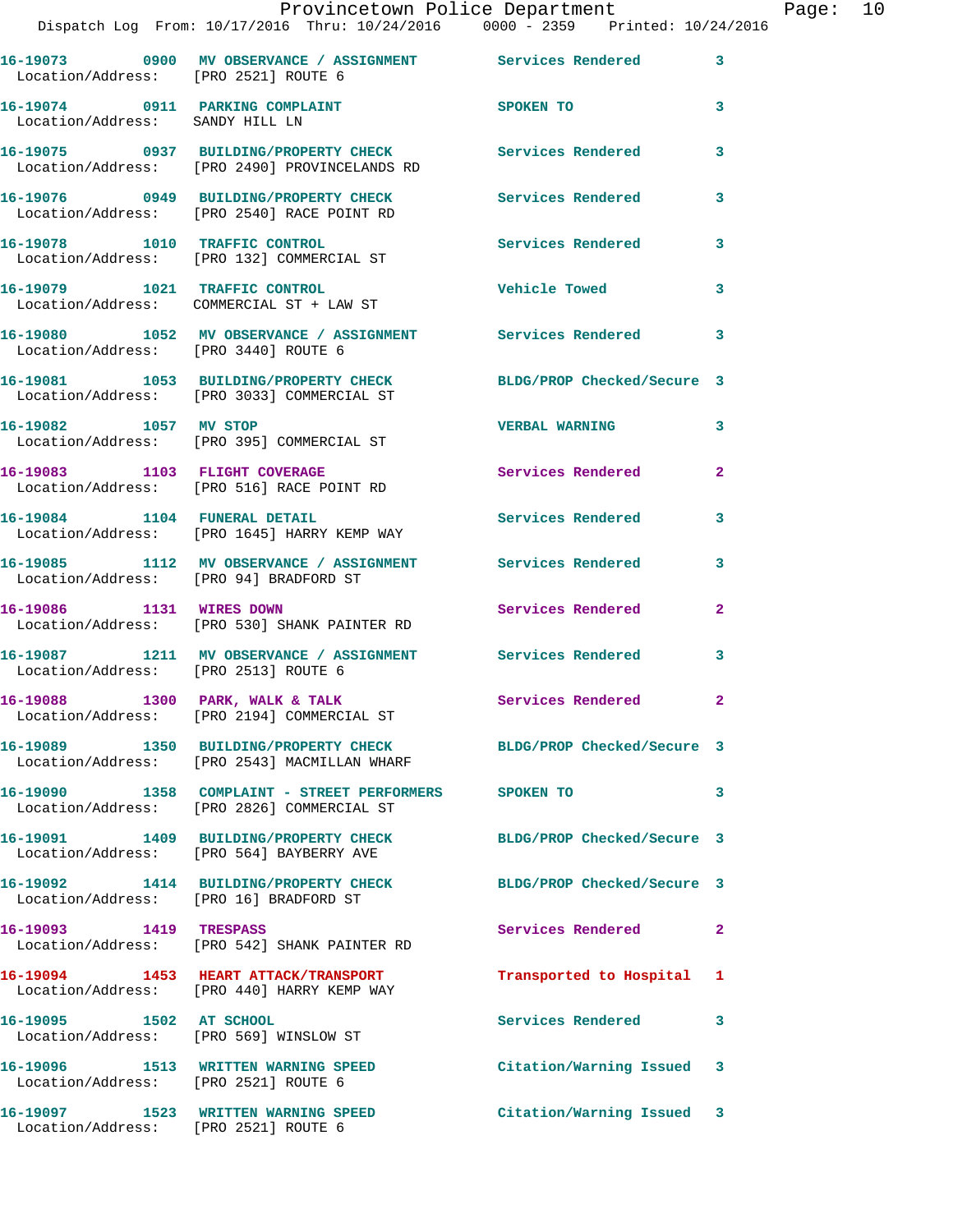| Location/Address: [PRO 2521] ROUTE 6                              | 16-19099 1552 WRITTEN WARNING SPEED Citation/Warning Issued 3                                              |                            |   |  |
|-------------------------------------------------------------------|------------------------------------------------------------------------------------------------------------|----------------------------|---|--|
| 16-19100 1553 WATER LEAK<br>Location/Address: [PRO 1919] KILEY CT |                                                                                                            | Taken/Referred to Other    | 3 |  |
| Location/Address: [PRO 2521] ROUTE 6                              | 16-19101 1630 WRITTEN WARNING SPEED                                                                        | Citation/Warning Issued 3  |   |  |
|                                                                   | 16-19102 1639 SERVICE CALL<br>Location/Address: [PRO 569] WINSLOW ST                                       | Services Rendered          | 3 |  |
| Location/Address: [PRO 2521] ROUTE 6                              | 16-19103 1648 CITATION SPEED                                                                               | Citation/Warning Issued    | 3 |  |
| 16-19104 1655 VERBAL STOP SIGN                                    | Location/Address: [PRO 2513] ROUTE 6                                                                       | <b>VERBAL WARNING</b>      | 3 |  |
| Refer To Arrest: 16-307-AR                                        | 16-19105 1702 KEEP THE PEACE<br>Location/Address: [PRO 2598] BRADFORD ST EXT                               | Services Rendered          | 2 |  |
| Refer To Arrest: 16-307-AR                                        | 16-19106 1735 209A VIOLATION/ARREST<br>Location/Address: [PRO 3260] BRADFORD ST EXT                        | Arrest(s) Made             | 3 |  |
| Location/Address: [PRO 2521] ROUTE 6                              | 16-19107 1744 CITATION/REVOKED REGISTRATION Citation/Warning Issued 3<br>Refer To Summons: 16-308-AR       |                            |   |  |
|                                                                   | 16-19108 1838 BURGLAR ALARM<br>Location/Address: [PRO 1345] COMMERCIAL ST                                  | False Alarm                | 1 |  |
| Refer To Arrest: 16-307-AR                                        | 16-19109 1920 PRISONER TRANSPORT<br>Location/Address: [PRO 542] SHANK PAINTER RD                           | Taken/Referred to Other 3  |   |  |
|                                                                   | 16-19110 1933 SCHOOL EVENT<br>Location/Address: [PRO 569] WINSLOW ST                                       | Services Rendered          | 3 |  |
|                                                                   | 16-19111 2138 SERVICE CALL<br>Location/Address: [PRO 2273] WINTHROP ST                                     | <b>Services Rendered</b>   | 3 |  |
|                                                                   | 16-19112 2142 MV OBSERVANCE / ASSIGNMENT Services Rendered 3<br>Location/Address: HOWLAND ST + BRADFORD ST |                            |   |  |
| Location/Address: ALLERTON ST                                     | 16-19113 2144 NO REG/LIC DEFECTIVE                                                                         | Citation/Warning Issued 3  |   |  |
|                                                                   | 16-19114 2212 BUILDING/PROPERTY CHECK<br>Location/Address: [PRO 519] RACE POINT RD                         | BLDG/PROP Checked/Secure 3 |   |  |
|                                                                   | 16-19115 2228 UNATTENDED FIRE PIT<br>Location/Address: [PRO 1635] COMMERCIAL ST                            | Services Rendered          | 1 |  |
| 16-19116 2305 ALARM - FIRE                                        | Location/Address: [PRO 208] COMMERCIAL ST<br>Refer To Summons: 16-309-AR                                   | <b>Services Rendered</b>   | 1 |  |
|                                                                   | 16-19117 2313 ASSIST CITIZEN<br>Location/Address: [PRO 1094] RACE POINT RD                                 | Services Rendered          | 3 |  |
| For Date: $10/22/2016$ - Saturday                                 |                                                                                                            |                            |   |  |
|                                                                   | 16-19118 0000 BUILDING/PROPERTY CHECK<br>Location/Address: [PRO 440] HARRY KEMP WAY                        | BLDG/PROP Checked/Secure 3 |   |  |
| 16-19119 0003 LOBBY TRAFFIC                                       |                                                                                                            | Services Rendered 2 19     |   |  |

Location/Address: [PRO 542] SHANK PAINTER RD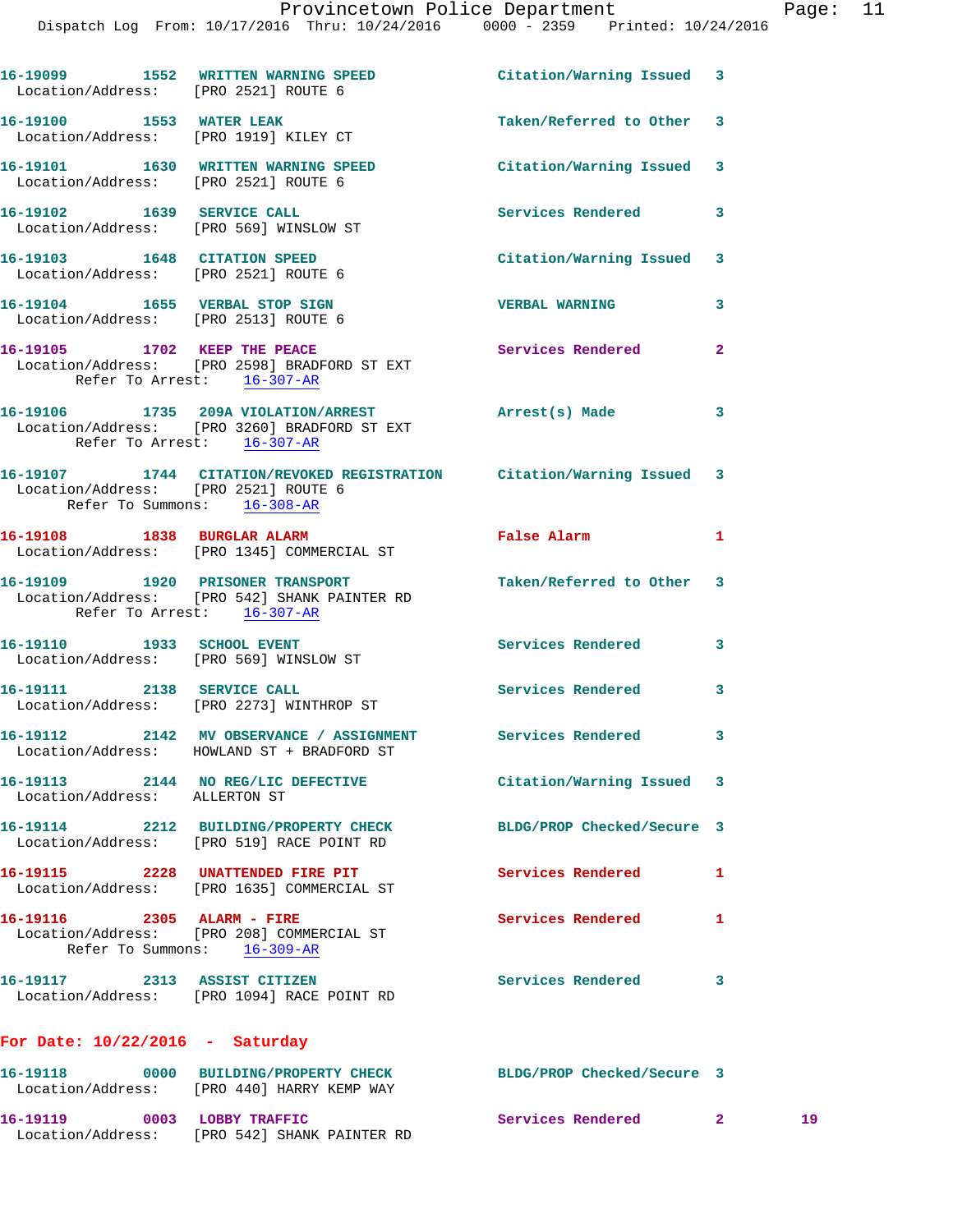|                                                                     | 16-19120 0014 MV OBSERVANCE / ASSIGNMENT No Action Required 3<br>Location/Address: HOWLAND ST + BRADFORD ST       |                            |              |
|---------------------------------------------------------------------|-------------------------------------------------------------------------------------------------------------------|----------------------------|--------------|
|                                                                     | 16-19121 0057 BUILDING/PROPERTY CHECK<br>Location/Address: [PRO 512] PRINCE ST                                    | BLDG/PROP Checked/Secure 3 |              |
|                                                                     | 16-19122 0102 MV OBSERVANCE / ASSIGNMENT<br>Location/Address: [PRO 2577] BRADFORD ST                              | No Action Required 3       |              |
|                                                                     | 16-19123 0312 BUILDING/PROPERTY CHECK<br>Location/Address: [PRO 3609] COMMERCIAL ST                               | BLDG/PROP Checked/Secure 3 |              |
|                                                                     | 16-19124 0312 BUILDING/PROPERTY CHECK<br>Location/Address: [PRO 1638] COMMERCIAL ST                               | BLDG/PROP Checked/Secure 3 |              |
|                                                                     | 16-19125 0312 BUILDING/PROPERTY CHECK BLDG/PROP Checked/Secure 3<br>Location/Address: [PRO 3259] MACMILLAN WHARF  |                            |              |
|                                                                     | 16-19126 0319 BUILDING/PROPERTY CHECK BLDG/PROP Checked/Secure 3<br>Location/Address: [PRO 3296] SHANK PAINTER RD |                            |              |
|                                                                     | 16-19127 0320 BUILDING/PROPERTY CHECK BLDG/PROP Checked/Secure 3<br>Location/Address: [PRO 1778] SHANK PAINTER RD |                            |              |
|                                                                     | 16-19128 0407 BUILDING/PROPERTY CHECK BLDG/PROP Checked/Secure 3<br>Location/Address: [PRO 2499] RACE POINT RD    |                            |              |
|                                                                     | 16-19129 0408 BUILDING/PROPERTY CHECK<br>Location/Address: [PRO 516] RACE POINT RD                                | BLDG/PROP Checked/Secure 3 |              |
|                                                                     | 16-19130 0408 BUILDING/PROPERTY CHECK<br>Location/Address: [PRO 444] HIGH POLE HILL                               | BLDG/PROP Checked/Secure 3 |              |
|                                                                     | 16-19131 0429 BUILDING/PROPERTY CHECK<br>Location/Address: [PRO 519] RACE POINT RD                                | BLDG/PROP Checked/Secure 3 |              |
|                                                                     | 16-19132 0502 BUILDING/PROPERTY CHECK BLDG/PROP Checked/Secure 3<br>Location/Address: [PRO 564] BAYBERRY AVE      |                            |              |
|                                                                     | 16-19133 0528 MV OBSERVANCE / ASSIGNMENT No Action Required 3<br>Location: [PRO 3672] TOWN LINE                   |                            |              |
| 16-19134 0550 MV STOP<br>Location/Address: [PRO 3440] ROUTE 6       |                                                                                                                   | <b>VERBAL WARNING</b>      | 3            |
| Location/Address: [PRO 3287] ROUTE 6                                | 16-19135 0730 BUILDING/PROPERTY CHECK                                                                             | BLDG/PROP Checked/Secure 3 |              |
|                                                                     | 16-19137 0849 BUILDING/PROPERTY CHECK<br>Location/Address: [PRO 3609] COMMERCIAL ST                               | BLDG/PROP Checked/Secure 3 |              |
| Location/Address: ROUTE 6                                           | 16-19138 0909 MV OBSERVANCE / ASSIGNMENT                                                                          | No Action Required 3       |              |
| 16-19140 1024 WATER TURN ON<br>Location/Address: [PRO 963] KILEY CT |                                                                                                                   | <b>Services Rendered</b>   | $\mathbf{3}$ |
|                                                                     | 16-19141 1025 BUILDING/PROPERTY CHECK<br>Location/Address: [PRO 3259] MACMILLAN WHARF                             | BLDG/PROP Checked/Secure 3 |              |
|                                                                     | 16-19142 1026 BUILDING/PROPERTY CHECK<br>Location/Address: [PRO 3317] CEMETERY RD                                 | BLDG/PROP Checked/Secure 3 |              |
|                                                                     | 16-19143 1026 BUILDING/PROPERTY CHECK<br>Location/Address: [PRO 3318] CEMETERY RD                                 | BLDG/PROP Checked/Secure 3 |              |
|                                                                     | 16-19144 1027 BUILDING/PROPERTY CHECK<br>Location/Address: [PRO 564] BAYBERRY AVE                                 | BLDG/PROP Checked/Secure 3 |              |
|                                                                     | 16-19145 1027 BUILDING/PROPERTY CHECK                                                                             | BLDG/PROP Checked/Secure 3 |              |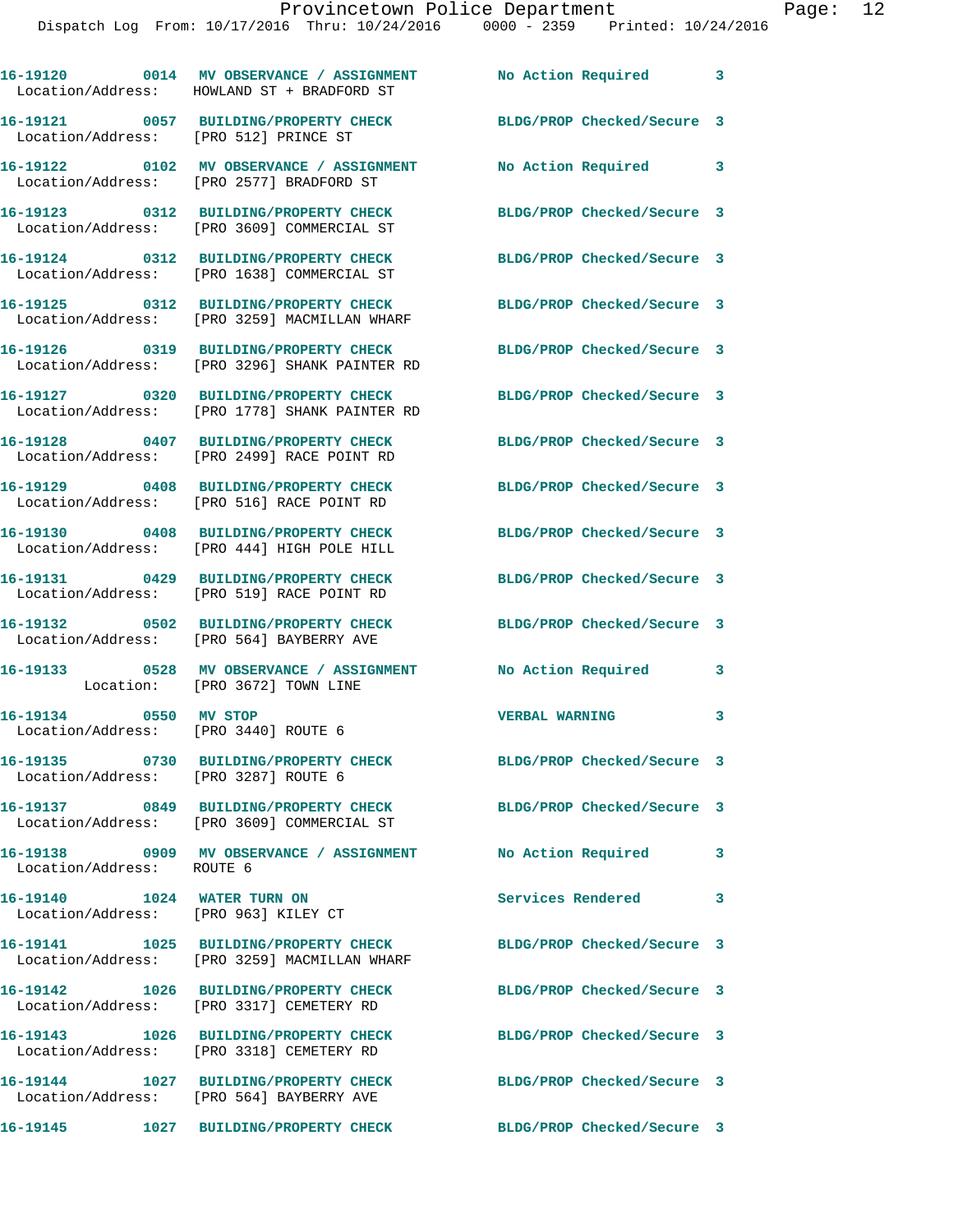|                                                                   | Provincetown Police Department<br>Dispatch Log From: 10/17/2016 Thru: 10/24/2016 0000 - 2359 Printed: 10/24/2016 |                            |                |
|-------------------------------------------------------------------|------------------------------------------------------------------------------------------------------------------|----------------------------|----------------|
|                                                                   | Location/Address: [PRO 3033] COMMERCIAL ST                                                                       |                            |                |
| 16-19146 1114 KEEP THE PEACE<br>Location/Address: BRADFORD ST EXT |                                                                                                                  | Investigated               | $\mathbf{2}$   |
| 16-19147 1125 MV STOP<br>Location/Address: RACE POINT RD          |                                                                                                                  | Citation/Warning Issued    | 3              |
|                                                                   | 16-19148 1144 DRUG DESTRUCTION<br>Location/Address: [PRO 542] SHANK PAINTER RD                                   | <b>Services Rendered</b>   | $\mathbf{2}$   |
| 16-19149   1319   FOLLOW UP                                       | Location/Address: [PRO 542] SHANK PAINTER RD                                                                     | Services Rendered          | $\overline{2}$ |
|                                                                   | 16-19150 1343 BUILDING/PROPERTY CHECK<br>Location/Address: [PRO 3033] COMMERCIAL ST                              | BLDG/PROP Checked/Secure 3 |                |
| 16-19151 1512 FIRE, OTHER                                         | Location/Address: [PRO 542] SHANK PAINTER RD                                                                     | Services Rendered          | 1              |
| 16-19152 1518 MV COMPLAINT<br>Location/Address: COMMERCIAL ST     |                                                                                                                  | <b>Services Rendered</b>   | $\mathbf{2}$   |
|                                                                   | 16-19153 1521 MEDICAL EMERGENCY<br>Location/Address: [PRO 1892] SHANK PAINTER RD                                 | <b>PATIENT REFUSAL</b>     | 1              |
|                                                                   | 16-19154 1540 PARK, WALK & TALK<br>Location/Address: [PRO 105] COMMERCIAL ST                                     | <b>Services Rendered</b>   | $\overline{2}$ |
|                                                                   | 16-19155 1622 SERVICE CALL<br>Location/Address: [PRO 444] HIGH POLE HILL                                         | <b>Services Rendered</b>   | 3              |
| 16-19156 1706 MV STOP                                             | Location/Address: [PRO 1286] BRADFORD ST                                                                         | <b>VERBAL WARNING</b>      | 3              |
| 16-19157 1733 MV STOP<br>Location/Address: PEARL ST               |                                                                                                                  | <b>VERBAL WARNING</b>      | 3              |
| 16-19158 1800 MV COMPLAINT                                        | Location/Address: [PRO 542] SHANK PAINTER RD                                                                     | Services Rendered          | $\overline{2}$ |
| 16-19159 1842 ASSIST CITIZEN                                      | Location/Address: [PRO 1892] SHANK PAINTER RD                                                                    | Services Rendered          | 3              |
| Location/Address: [PRO 778] BROWNE ST                             | 16-19160 1846 PARKING COMPLAINT / GENERAL Services Rendered                                                      |                            | 3              |
|                                                                   | 16-19161 1908 BUILDING/PROPERTY CHECK BLDG/PROP Checked/Secure 3<br>Location/Address: [PRO 2543] MACMILLAN WHARF |                            |                |
|                                                                   | 16-19162 2000 BUILDING/PROPERTY CHECK<br>Location/Address: [PRO 175] COMMERCIAL ST                               | BLDG/PROP Checked/Secure 3 |                |
|                                                                   | 16-19164 2152 BUILDING/PROPERTY CHECK<br>Location/Address: [PRO 519] RACE POINT RD                               | BLDG/PROP Checked/Secure 3 |                |
|                                                                   | Location: [PRO 3672] TOWN LINE                                                                                   | No Action Required         | 3              |
|                                                                   | 16-19166 2341 BUILDING/PROPERTY CHECK<br>Location/Address: [PRO 433] RYDER ST EXT                                | BLDG/PROP Checked/Secure 3 |                |
| Location/Address: [PRO 94] BRADFORD ST                            | 16-19167 2341 MV OBSERVANCE / ASSIGNMENT No Action Required                                                      |                            | 3              |
| 16-19168 2343 MV STOP<br>Location/Address: ROUTE 6                |                                                                                                                  | Citation/Warning Issued    | 3              |

**For Date: 10/23/2016 - Sunday**

Page:  $13$ <br>16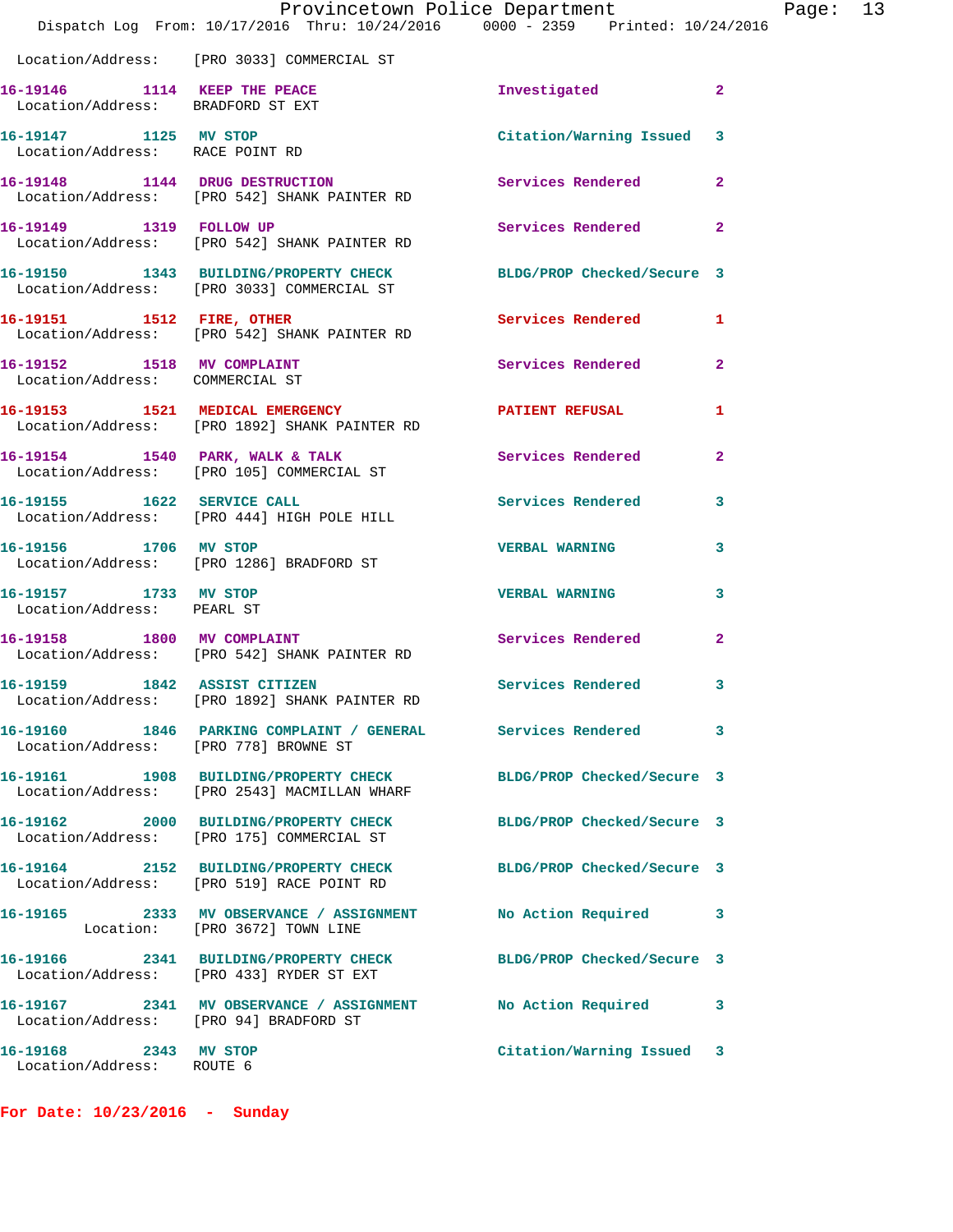|                                                        |                                                                             | Provincetown Police Department                                                                                   | Page: 14 |  |
|--------------------------------------------------------|-----------------------------------------------------------------------------|------------------------------------------------------------------------------------------------------------------|----------|--|
|                                                        |                                                                             | Dispatch Log From: 10/17/2016 Thru: 10/24/2016 0000 - 2359 Printed: 10/24/2016                                   |          |  |
|                                                        | Location/Address: [PRO 542] SHANK PAINTER RD                                | 16-19169 0002 LOBBY TRAFFIC Services Rendered 2                                                                  | 11       |  |
| 16-19170 0007 MV STOP<br>Location/Address: SNAIL RD    |                                                                             | <b>VERBAL WARNING 3</b>                                                                                          |          |  |
|                                                        | 16-19171 0007 ALARM - GENERAL<br>Location/Address: [PRO 2576] COMMERCIAL ST | False Alarm Weather (No 1                                                                                        |          |  |
|                                                        | Location/Address: HOWLAND ST + BRADFORD ST                                  | 16-19172 0020 MV OBSERVANCE / ASSIGNMENT No Action Required 3                                                    |          |  |
| 16-19173 0021 MV STOP<br>Location/Address: BRADFORD ST | Refer To Summons: 16-310-AR                                                 | Citation/Warning Issued 3                                                                                        |          |  |
| Location: [EAS] EASTHAM PD                             |                                                                             | 16-19174 0250 ASSIST AGENCY / EASTHAM PD Services Rendered 3                                                     |          |  |
|                                                        | Location/Address: [PRO 516] RACE POINT RD                                   | 16-19175 0323 BUILDING/PROPERTY CHECK BLDG/PROP Checked/Secure 3                                                 |          |  |
|                                                        | 16-19176 0407 ALARM - GENERAL<br>Location/Address: [PRO 3262] GOSNOLD ST    | False Alarm 1                                                                                                    |          |  |
|                                                        | Location/Address: [PRO 3609] COMMERCIAL ST                                  | 16-19177 0429 BUILDING/PROPERTY CHECK BLDG/PROP Checked/Secure 3                                                 |          |  |
|                                                        |                                                                             | 16-19178 0435 BUILDING/PROPERTY CHECK BLDG/PROP Checked/Secure 3<br>Location/Address: [PRO 545] SHANK PAINTER RD |          |  |
|                                                        | Location/Address: [PRO 1646] WINSLOW ST                                     | 16-19179 0548 BUILDING/PROPERTY CHECK BLDG/PROP Checked/Secure 3                                                 |          |  |
|                                                        | Location/Address: [PRO 1638] COMMERCIAL ST                                  | 16-19180 0754 BUILDING/PROPERTY CHECK BLDG/PROP Checked/Secure 3                                                 |          |  |
|                                                        | Location/Address: [PRO 3259] MACMILLAN WHARF                                | 16-19181 0847 BUILDING/PROPERTY CHECK BLDG/PROP Checked/Secure 3                                                 |          |  |
| Location/Address: ROUTE 6 + SNAIL RD                   |                                                                             | 16-19182 0852 MV OBSERVANCE / ASSIGNMENT No Action Required 3                                                    |          |  |
|                                                        | Location/Address: [PRO 2540] RACE POINT RD                                  | 16-19183 0907 BUILDING/PROPERTY CHECK BLDG/PROP Checked/Secure 3                                                 |          |  |
| Location/Address: RACE POINT RD                        |                                                                             | 16-19184 0908 MV OBSERVANCE / ASSIGNMENT No Action Required 3                                                    |          |  |
|                                                        | Location/Address: [PRO 597] COMMERCIAL ST                                   | 16-19185 1002 MEDICAL EMERGENCY 1 PATIENT REFUSAL 1                                                              |          |  |
|                                                        | Location/Address: [PRO 3033] COMMERCIAL ST                                  | 16-19186 1013 BUILDING/PROPERTY CHECK BLDG/PROP Checked/Secure 3                                                 |          |  |
| Location/Address: ROUTE 6                              |                                                                             | 16-19187 1047 MV OBSERVANCE / ASSIGNMENT NO Action Required 3                                                    |          |  |
|                                                        | 16-19188 1100 911 MISDIAL<br>Location/Address: [PRO 63] BRADFORD ST EXT     | SPOKEN TO AND THE SPOKEN TO<br>$\blacksquare$                                                                    |          |  |
|                                                        | Location/Address: [PRO 2898] JEROME SMITH RD                                | 16-19189 1216 BUILDING/PROPERTY CHECK BLDG/PROP Checked/Secure 3                                                 |          |  |
|                                                        | Location/Address: [PRO 16] BRADFORD ST                                      | 16-19190 1315 BUILDING/PROPERTY CHECK BLDG/PROP Checked/Secure 3                                                 |          |  |
| Location/Address: ROUTE 6 + SNAIL RD                   |                                                                             | 16-19191 1347 MV OBSERVANCE / ASSIGNMENT NO Action Required 3                                                    |          |  |
| 16-19192 1354 MV STOP                                  |                                                                             | VERBAL WARNING 3                                                                                                 |          |  |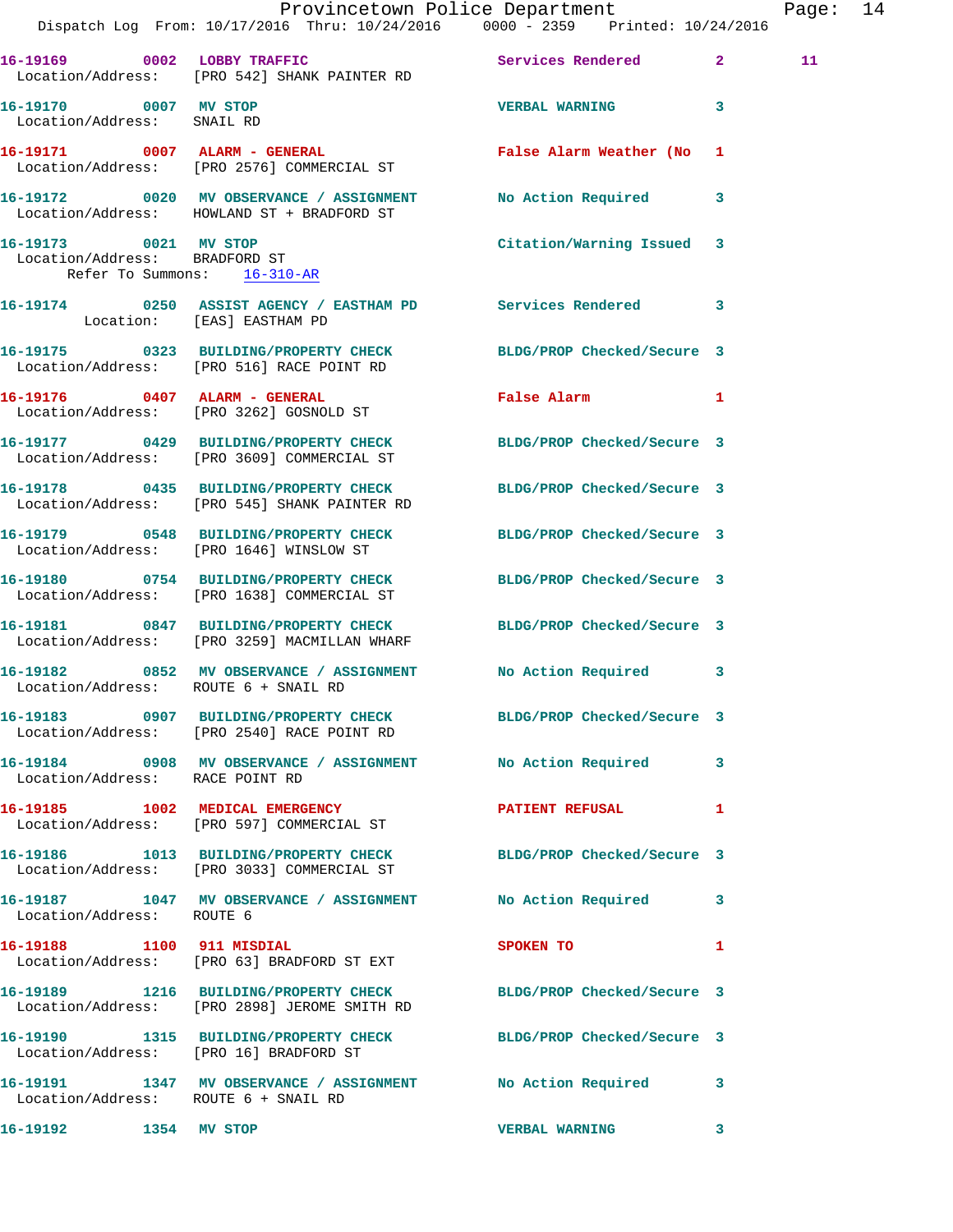|                                      | Dispatch Log From: 10/17/2016 Thru: 10/24/2016 0000 - 2359 Printed: 10/24/2016                                    | Provincetown Police Department | Page: 15       |  |
|--------------------------------------|-------------------------------------------------------------------------------------------------------------------|--------------------------------|----------------|--|
| Location/Address: ROUTE 6 + SNAIL RD |                                                                                                                   |                                |                |  |
| 16-19193 1400 HAZARDS                | Location/Address: [PRO 2542] COMMERCIAL ST                                                                        | Could Not Locate 2             |                |  |
|                                      | 16-19194 1433 MEDICAL EMERGENCY<br>Location/Address: [PRO 1493] UPPER MILLER HILL RD                              | Transported to Hospital 1      |                |  |
|                                      |                                                                                                                   | Services Rendered              | 3              |  |
|                                      | 16-19196 1525 ASSIST AGENCY / MUTUAL AID Services Rendered<br>Location/Address: [PRO 519] RACE POINT RD           |                                | 3              |  |
|                                      | 16-19197 1813 ASSIST CITIZEN<br>Location/Address: [PRO 648] COMMERCIAL ST                                         | <b>Services Rendered</b>       | 3              |  |
|                                      | 16-19199 1934 BUILDING/PROPERTY CHECK BLDG/PROP Checked/Secure 3<br>Location/Address: [PRO 1778] SHANK PAINTER RD |                                |                |  |
|                                      | 16-19200 1955 BUILDING/PROPERTY CHECK BLDG/PROP Checked/Secure 3<br>Location/Address: [PRO 516] RACE POINT RD     |                                |                |  |
|                                      | 16-19201 2003 BUILDING/PROPERTY CHECK BLDG/PROP Checked/Secure 3<br>Location/Address: [PRO 182] COMMERCIAL ST     |                                |                |  |
|                                      | 16-19202 2013 MV COMPLAINT<br>Location/Address: [PRO 444] HIGH POLE HILL                                          | Services Rendered              | $\overline{2}$ |  |
| Location/Address: [PRO 3440] ROUTE 6 | 16-19203 2033 MV OBSERVANCE / ASSIGNMENT Services Rendered                                                        |                                | 3              |  |
|                                      | 16-19204 2141 BUILDING/PROPERTY CHECK BLDG/PROP Checked/Secure 3<br>Location/Address: [PRO 1638] COMMERCIAL ST    |                                |                |  |
|                                      | 16-19205 2145 BUILDING/PROPERTY CHECK<br>Location/Address: [PRO 564] BAYBERRY AVE                                 | BLDG/PROP Checked/Secure 3     |                |  |
|                                      | 16-19206 2344 BUILDING/PROPERTY CHECK BLDG/PROP Checked/Secure 3<br>Location/Address: [PRO 1778] SHANK PAINTER RD |                                |                |  |
|                                      | 16-19207 2354 MV OBSERVANCE / ASSIGNMENT No Action Required 3<br>Location/Address: BRADFORD ST + HOWLAND ST       |                                |                |  |
|                                      |                                                                                                                   |                                |                |  |

## **For Date: 10/24/2016 - Monday**

|                                        | 16-19208 0002 LOBBY TRAFFIC<br>Location/Address: [PRO 542] SHANK PAINTER RD                                                 | Services Rendered 2        |  |
|----------------------------------------|-----------------------------------------------------------------------------------------------------------------------------|----------------------------|--|
|                                        | 16-19209      0058  BUILDING/PROPERTY CHECK        BLDG/PROP Checked/Secure 3<br>Location/Address: [PRO 440] HARRY KEMP WAY |                            |  |
|                                        | 16-19210 0115 BUILDING/PROPERTY CHECK<br>Location/Address: [PRO 2206] COMMERCIAL ST                                         | BLDG/PROP Checked/Secure 3 |  |
|                                        | Location/Address: RYDER ST + BRADFORD ST                                                                                    |                            |  |
|                                        | 16-19212  0132 BUILDING/PROPERTY CHECK BLDG/PROP Checked/Secure 3<br>Location/Address: [PRO 379] COMMERCIAL ST              |                            |  |
| Location/Address: [PRO 16] BRADFORD ST | 16-19213 0146 BUILDING/PROPERTY CHECK                                                                                       | BLDG/PROP Checked/Secure 3 |  |
| Location/Address:                      | [PRO 3296] SHANK PAINTER RD                                                                                                 | BLDG/PROP Checked/Secure 3 |  |
| Location/Address:                      | [PRO 1778] SHANK PAINTER RD                                                                                                 | BLDG/PROP Checked/Secure 3 |  |